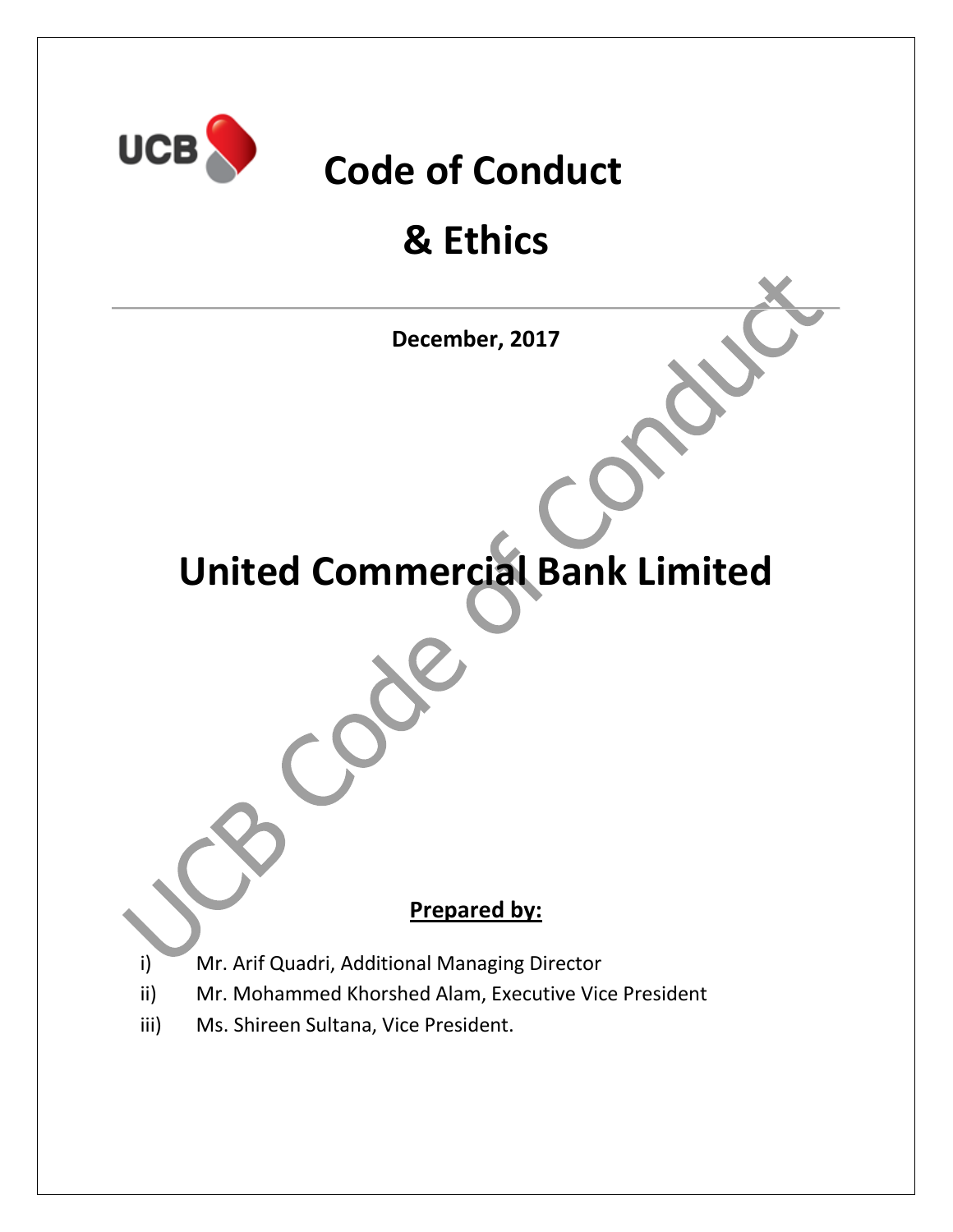## **Table of Contents**

| 1.0 |      |                                                                      | $\mathbf{1}$ |
|-----|------|----------------------------------------------------------------------|--------------|
| 2.0 |      |                                                                      | 2            |
| 3.0 |      |                                                                      | 2            |
| 4.0 |      |                                                                      | 2            |
|     | 4.1  |                                                                      | 2            |
|     | 4.2  | Investors, Beneficiaries, Analysts/Researchers and External Auditors | 3            |
|     | 4.3  |                                                                      | 3            |
|     | 4.4  |                                                                      | 3            |
|     | 4.5  |                                                                      | 3            |
| 5.0 |      |                                                                      | 3            |
|     | 5.1  |                                                                      | 4            |
|     | 5.2  |                                                                      | 4            |
|     | 5.3  |                                                                      | 5            |
|     | 5.4  |                                                                      | 5            |
|     | 5.5  |                                                                      | 5            |
|     | 5.6  |                                                                      | 6            |
|     | 5.7  |                                                                      | 6            |
|     | 5.8  |                                                                      | 6            |
|     | 5.9  |                                                                      | 6            |
|     | 5.10 |                                                                      | 6            |
| 6.0 |      |                                                                      | 6            |
|     | 6.1  |                                                                      | 6            |
|     | 6.2  |                                                                      | 7            |
|     | 6.3  |                                                                      | 7            |
| 7.0 | 6.4  |                                                                      | 7            |
|     |      |                                                                      | 8            |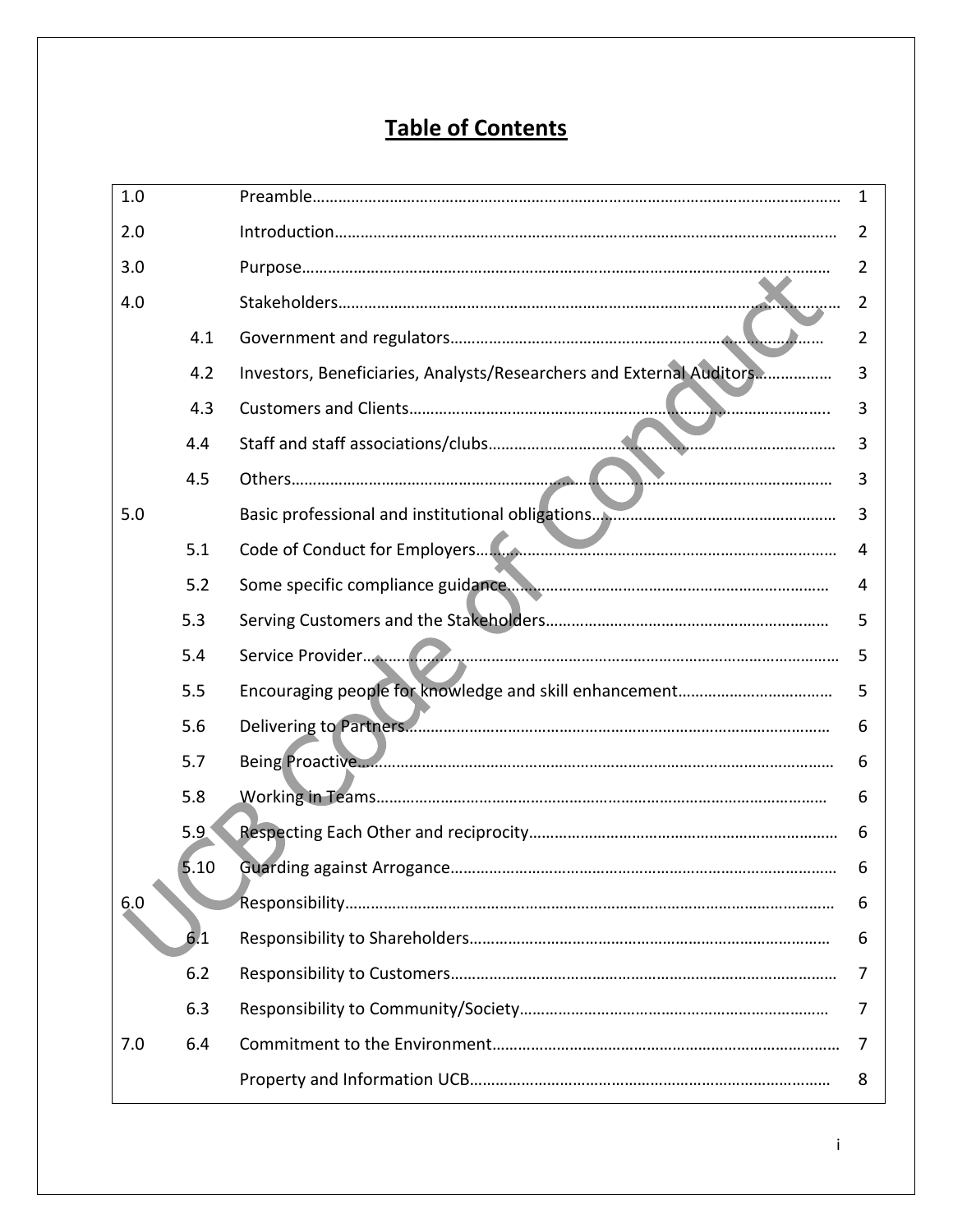|                   | 7.01  |                                                                                            | 8  |
|-------------------|-------|--------------------------------------------------------------------------------------------|----|
|                   | 7.02  |                                                                                            | 8  |
|                   | 7.03  |                                                                                            | 8  |
|                   | 7.04  |                                                                                            | 8  |
|                   | 7.05  |                                                                                            | 9  |
|                   | 7.06  |                                                                                            | 9  |
|                   | 7.7   |                                                                                            | 9  |
|                   | 7.8   |                                                                                            | 9  |
|                   | 7.9   |                                                                                            | 9  |
| 8.0               |       |                                                                                            | 9  |
|                   | 8.01  |                                                                                            | 10 |
|                   | 8.02  |                                                                                            | 10 |
| 9.0               |       |                                                                                            | 10 |
| 10.0              |       |                                                                                            | 12 |
| 11.0              |       |                                                                                            | 12 |
|                   | 11.01 |                                                                                            | 12 |
|                   | 11.02 |                                                                                            | 13 |
| 12.0              |       | External Pressure/Approach to Member of Parliament, Political Leader, Board<br>Members etc | 13 |
| 13.0              |       |                                                                                            | 13 |
| 14.0              |       |                                                                                            | 14 |
| 15.0              |       |                                                                                            | 14 |
| 16.0              |       |                                                                                            | 15 |
| 17.0              |       |                                                                                            | 15 |
| $18.\overline{0}$ |       |                                                                                            | 15 |
|                   | 18.01 |                                                                                            | 15 |
|                   | 18.02 |                                                                                            | 16 |
| 19.0              |       |                                                                                            | 16 |
| 20.0              |       |                                                                                            | 16 |
|                   |       |                                                                                            |    |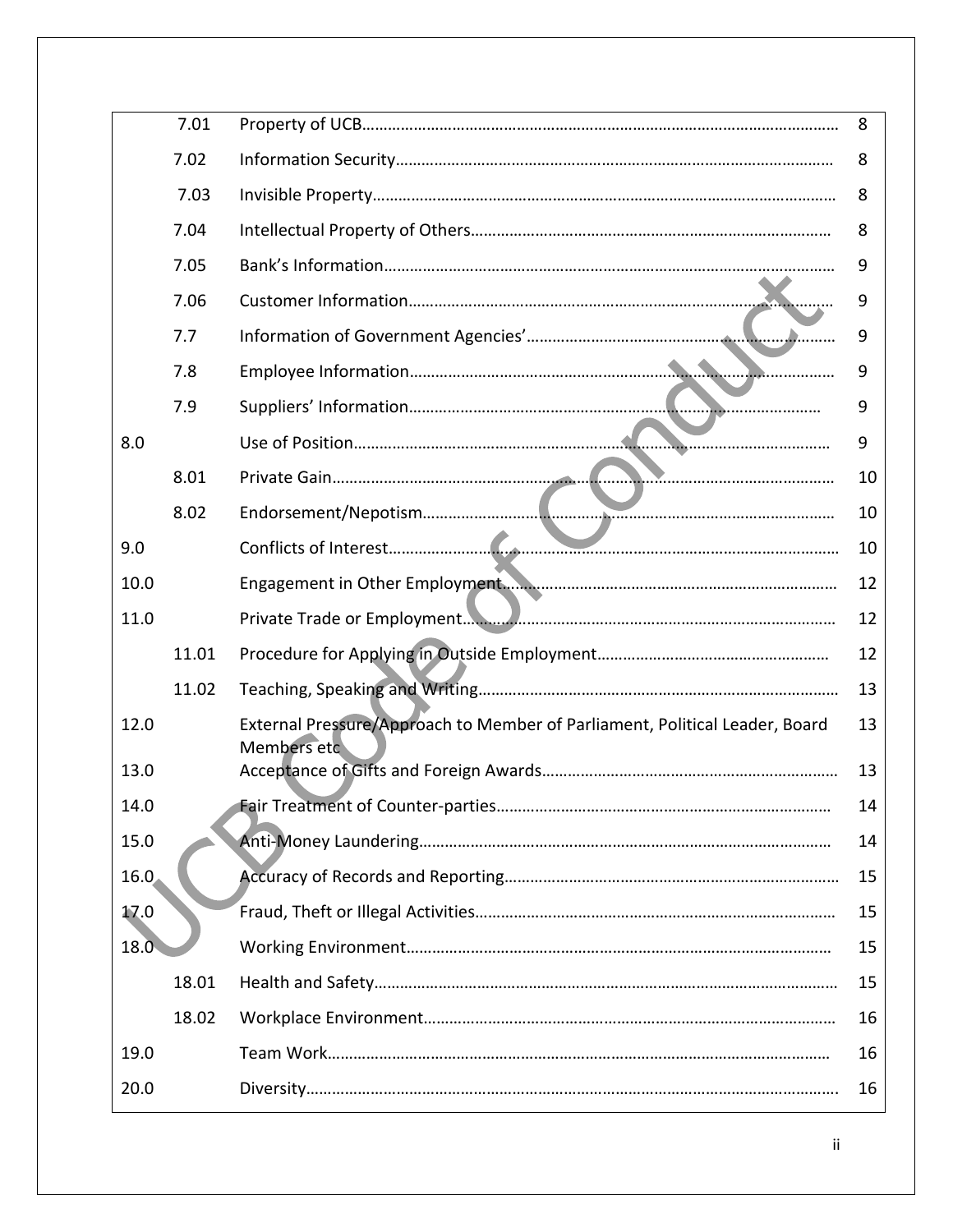| 21.0 |                                                                            | 16 |
|------|----------------------------------------------------------------------------|----|
| 22.0 |                                                                            | 17 |
| 23.0 |                                                                            | 17 |
| 24.0 |                                                                            | 17 |
| 25.0 |                                                                            | 17 |
| 26.0 |                                                                            | 18 |
| 27.0 |                                                                            | 18 |
| 28.0 |                                                                            | 19 |
| 29.0 | Transparency and Accuracy of Financial, Tax and other Reporting            | 19 |
| 30.0 |                                                                            | 19 |
| 31.0 |                                                                            | 19 |
| 32.0 |                                                                            | 20 |
| 33.0 |                                                                            | 20 |
| 34.0 |                                                                            | 20 |
| 35.0 |                                                                            | 20 |
| 36.0 |                                                                            | 21 |
| 37.0 |                                                                            | 21 |
| 38.0 | Responsibilities of Ethics Committee to Uphold the Code of conduct         | 21 |
| 39.0 |                                                                            | 22 |
| 40.0 |                                                                            | 22 |
| 41.0 |                                                                            | 22 |
| 42.0 | Amendments or Modifications to and Dissemination of the Code of<br>Conduct | 23 |
|      |                                                                            | 24 |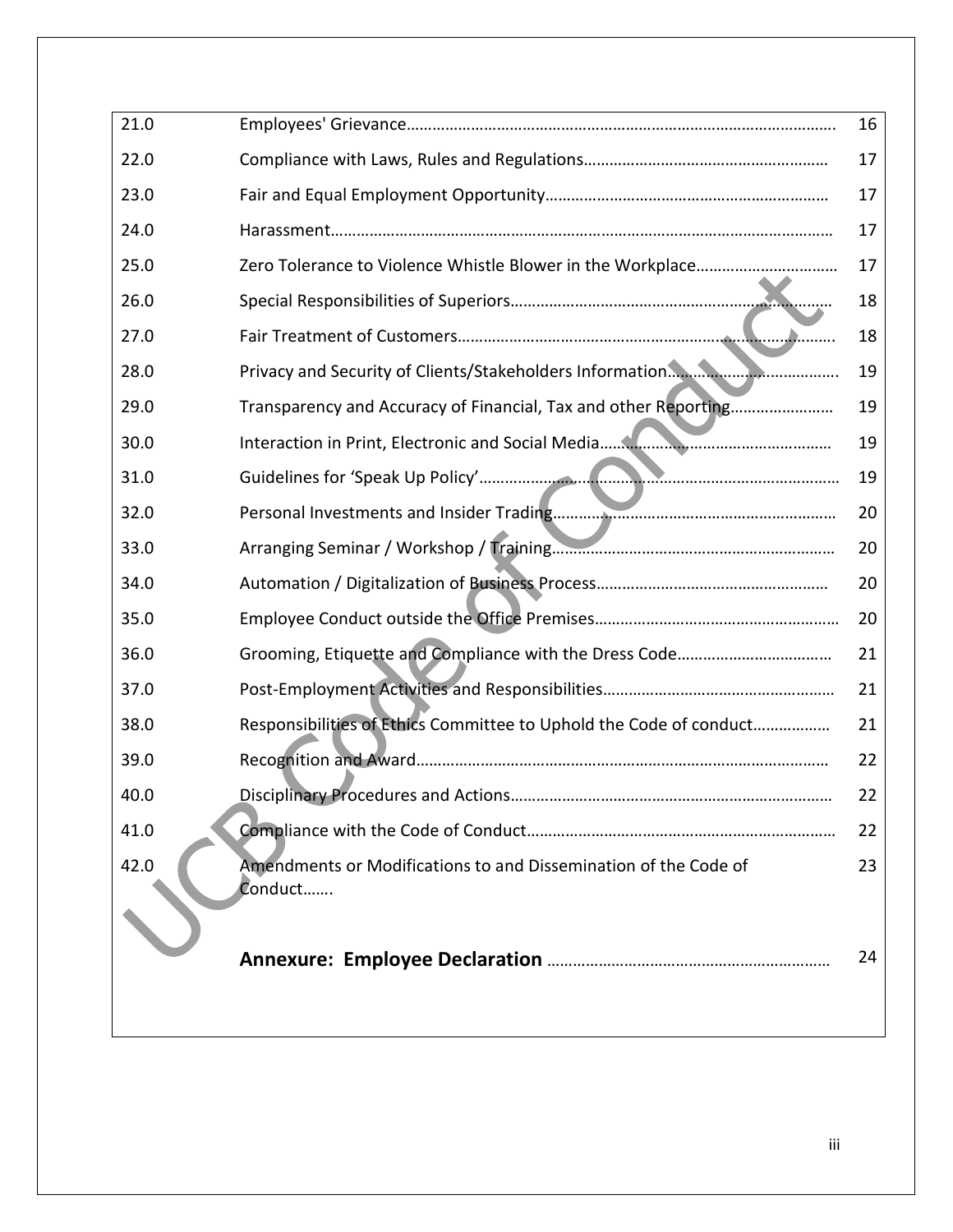#### **1.0 Preamble**

The term UCB, or the "Company", as used in this Code of Conduct & Ethics policy refers to United Commercial Bank Ltd. and each of its direct and remote subsidiaries and affiliates, either alone or as a group.

The principal objective of this "Code of Conduct & Ethics" policy is to protect the interests of customers, owners and employees, stakeholders of the bank as well as the counterparties, in addition to the wider interests of the society as a whole. This policy includes a series of principles representing the ethical values, considered as ideal standards for the professional conduct, and a series of conduct qualities, each employee must possess in practice and in dealing with colleagues, customers and other stakeholders. The term 'Code of Conduct' underscores the commitment to compliance with laws and regulations; alerts employees to critical issues that require consideration and caution; helps to detect and prevent actions that may violate the Bank's policies or compromise its reputation.

Ethics is an entire body of principles and measures, which investigates the values, norms and rules that govern the individual and social relations of the humans, from a moral viewpoint which is essentially based on the parameters of right-and-wrong, good-and-bad, etc. Professional ethics regulates the relations between the individual members of a profession and the relations of these members with the rest of the society, while corporate ethics identifies a corporate behavior culture by introducing certain rules in dealing with the problems stemming from inside or outside the organization. BRPD of Bangladesh Bank issued "Code of Conduct for Banks & Non-Bank Financial Institutions" vide their Circular No.-16 dated 06/11/2017 for proper implementation of 'National Integrity Strategy' in banking sector. In light of that circular UCB has prepared & introduced this 'Code of Conduct & Ethics'

policy.

UCB expects all directors, officials & employees (i.e. including permanent, temporary and contractual) to share its commitment to high moral, ethical and legal standards. This Code of Conduct & Ethics policy applies to all divisions, departments and service units in the 'Company', to all employees. Compliance with this Code by all stakeholders is mandatory.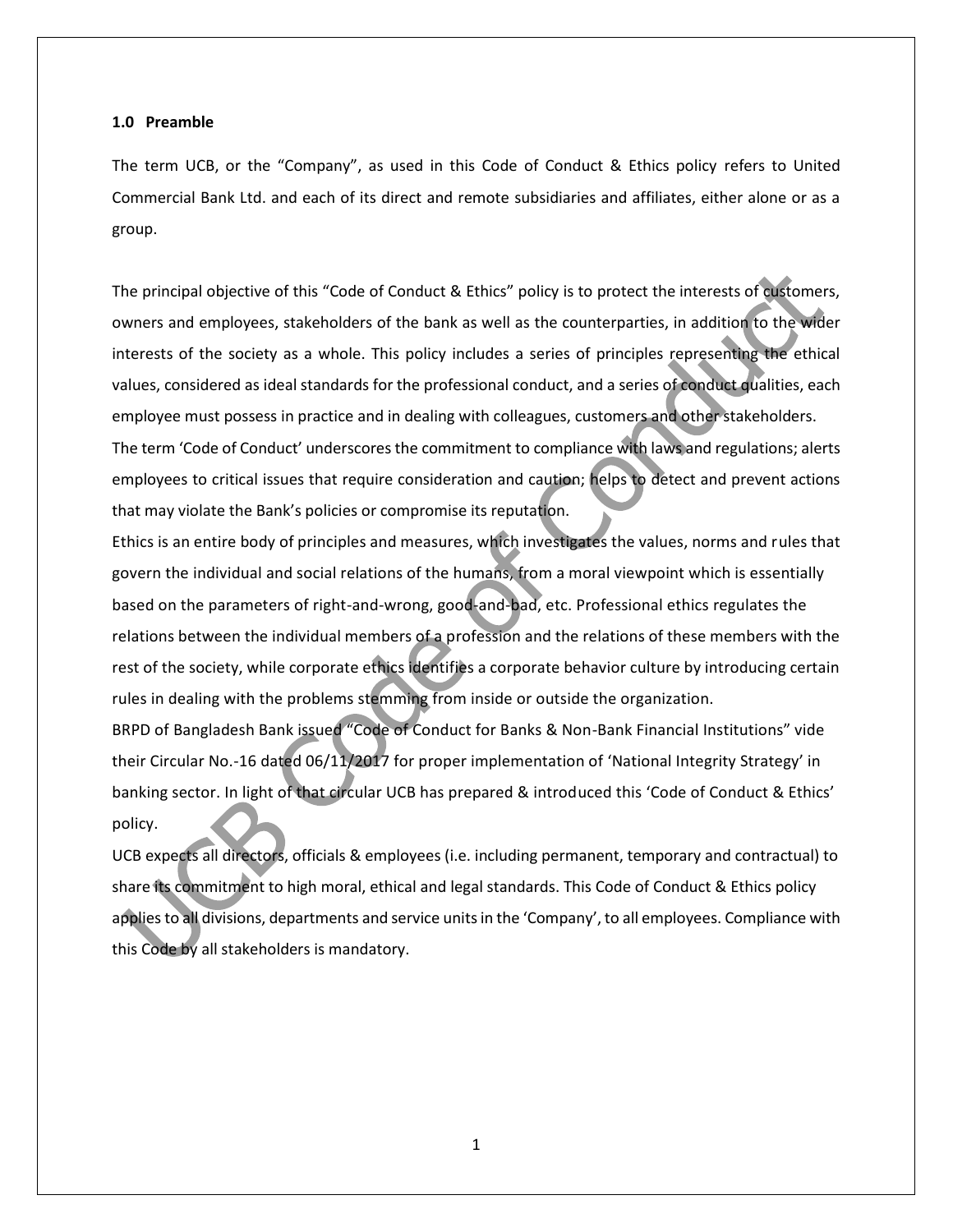#### **2.0 Introduction**

All Members of the Board of Directors and its committees, employees of all levels and categories of UCB, business partners and service providers and receivers to and from banks are expected to display the highest standards of professionalism and commitment to ethics and integrity in all of their conducts. It is also strongly expected that they all in every act and at all times would pay due respect, care and consideration to others and putting the public interest first.

Directors of Board, members of different Committees of the Board and Management of UCB are individually and collectively remain committed and responsible to excel the practice of corporate governance principles in their institutions and activities by placing due attention and weights on the compliance of best ethical standards and integrity as recommended by the regulators for enhancing the internal and external credibility and establishing transparency.

#### **3.0 Purpose**

This Code is intended to document some of the specific principles of ethics and conduct which shall be followed by directors, officers and employees in the performance of their responsibilities related to business and activities. The purpose of the Code is to promote:

- Compliance with applicable laws and regulations.
- Integrity, honesty and ethical conduct.
- A work environment free of Conflicts of Interests.
- Fair, accurate, timely and understandable disclosure to the public.
- Respecting banking secrecy law and protecting confidential information.
- Internal reporting of violations of this Code.
- Accountability for non-compliance to this Code.

## **4.0 Stakeholders:**

## **4.1 Government and Regulators**

- Ministry of Finance (MOF);
- b. Bangladesh Bank (BB);
- c. National Board of Revenue (NBR);
- d. Bangladesh Securities and Exchange Commission (BSEC);
- e. Bangladesh Investment Development Authority (BIDA);
- f. Comptroller and Auditor General of Bangladesh etc.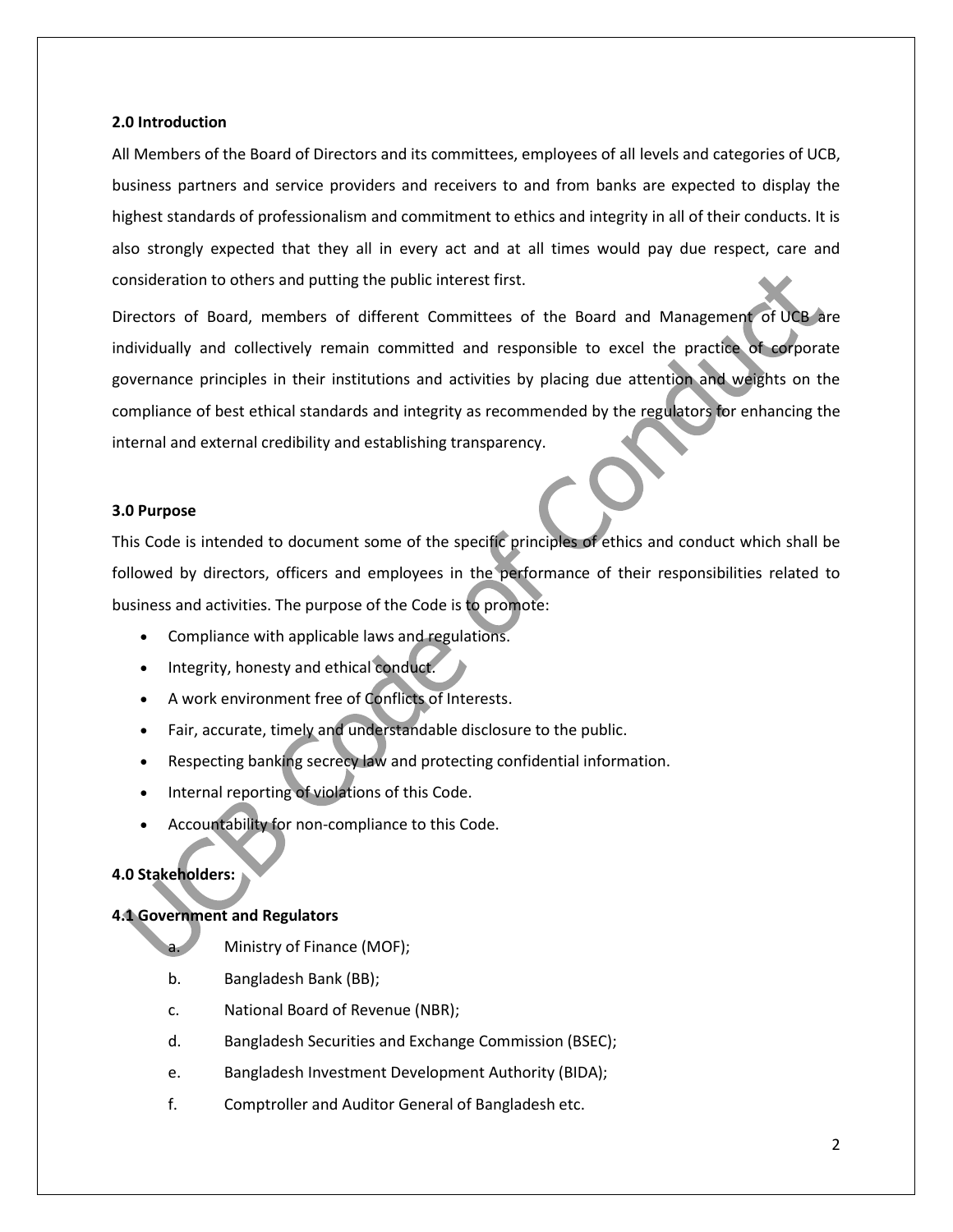#### **4.2 Investors, Beneficiaries, Analysts/Researchers and External Auditors**

- a. Shareholders and market investors;
- b. Business community, including chambers, associations and business clubs;
- c. Rating agencies and the users of ratings;
- d. Financial analysts/financial professionals;
- e. External Auditors;
- f. Brokers and dealers in shares, securities, debentures etc,

#### **4.3 Customers and Clients**

- a. Customers and users of goods/products and services;
- b. Suppliers-both backward and forward linkages; and
- c. Service providers and receivers of all categories.

### **4.4 Staff and staff associations/clubs**

- a. Employees of all levels;
- b. Trade Unions/Welfare Associations;
- c. Consumer Welfare Associations;
- d. Other interest groups such as ethicists, environmentalists, gender welfare groups, etc.

#### **4. 5 Others**

- a. Civil society-elite groups;
- b. Social Media-print and electronic;
- c. Authorities of related books and journals, and advertising Agencies;
- d. Brokers and dealers;
- e. Whole sellers and retailers;
- f. Agents and facilitators; and
	- Stockiest and Transport and Courier Companies.

## **5.0 Basic professional and institutional obligations**

For attaining and upholding public attention and customer/users and stakeholders' confidence, UCB has to make it sure that each of their officials & employees perform their assigned job with utmost honesty and integrity, along with highest professional attitude and aptitude. Each member of all categories must be firm in their performance for the benefits of their organization and must avoid conflict of interest.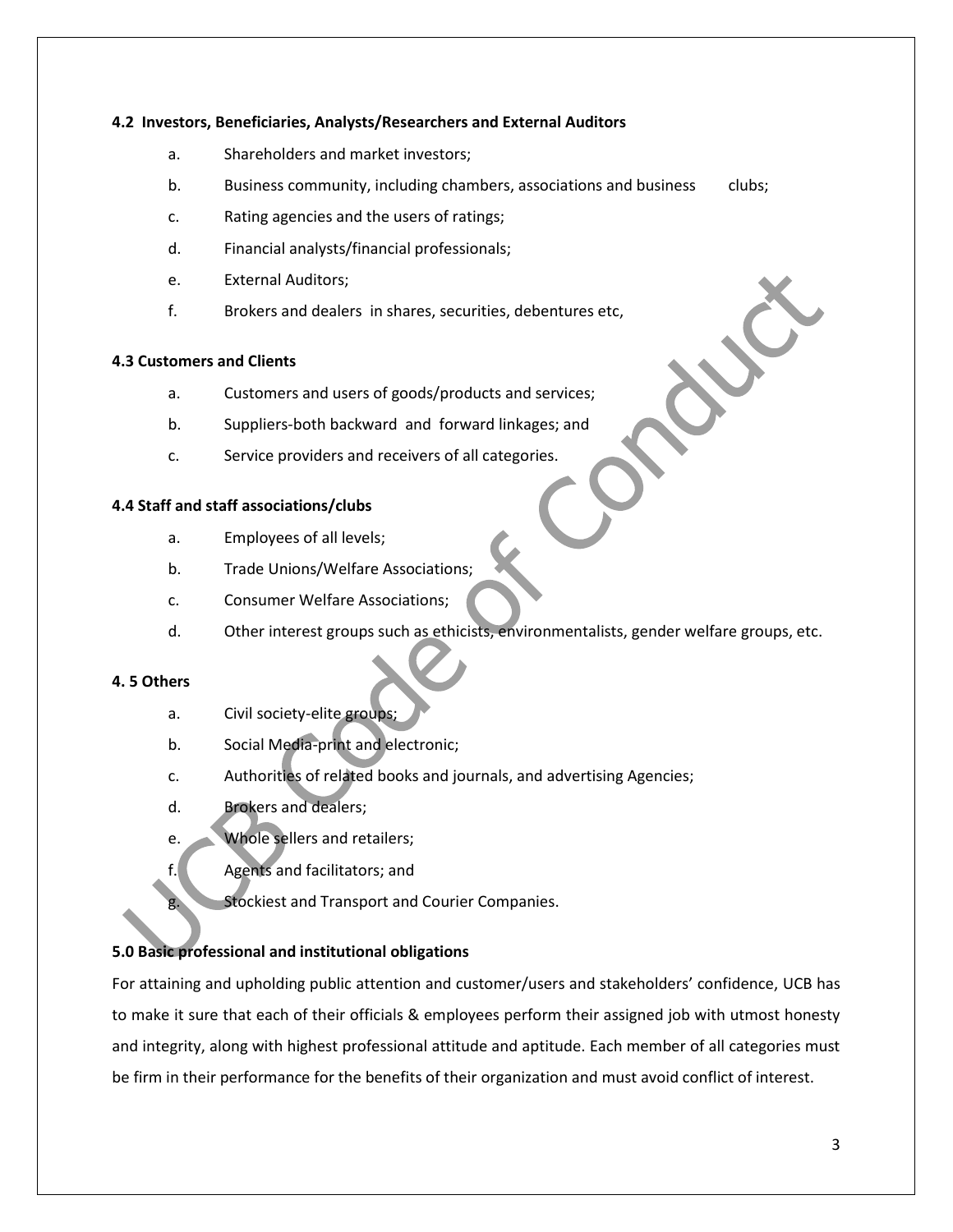#### **5.1 Code of Conduct for Employers**

There shall be a pleasant working environment in the organization in terms of presence of well set and well defined compensation package, clearly set goal orientation, as well as performance-led job description for officials & employees of all levels. The employer must ensure the scope for both professional and career development of the officials & employees. Such an environment with well designed strategic and logistic support would reinforce the satisfaction of the employees, which will ultimately make them loyal to the organization and its culture.

Working environment as well as procedures in UCB shall be well designed and well maintained so as to make it reasonably and promptly responsive to the customer needs, along with compliance of legal and regulatory requirements. Hence, the officials & employees shall therefore be made well-trained and well mannered in order for discharging their jobs efficiently, which will eventually enhance the goodwill of the institution and thereby, expand the customer base and market share. Importantly, to motivate the employees towards the goals of the organization and enable them to perform to the best of their levels, responsibilities be clearly defined and carefully be allocated along with requirements and procedures for accountability and performance reporting and evaluation.

#### **5.2 Some specific compliance guidance**

- a. At all times the stakeholders shall act in a professional and ethical way, and uphold the highest standards of honesty, trust, fairness, integrity and diligence**;**
- b. Every stakeholder shall consider the risks and implications of their actions and in principle, should feel accountable for them, and for the potential adverse impacts;
- c. All in the company/organization shall take firm promise to comply with all current regulatory and legal requirements, and adopt endeavor to follow best industry practices;
- d. All information be used and handled with best care and due diligence be applied to ensure highest confidentiality and preserving sensitivity;
- Prevent and avoid potential conflict of interest that may arise and influence one whilst he/she performs;
- f. Serve customers, colleagues and counterparties with due care. Respect their desires and serve them with responsibility if they asked for, or help them voluntarily;
- g. Set the service standard for the organization that reflects professionalism that also expresses values and attitudes, as well as positive behaviors;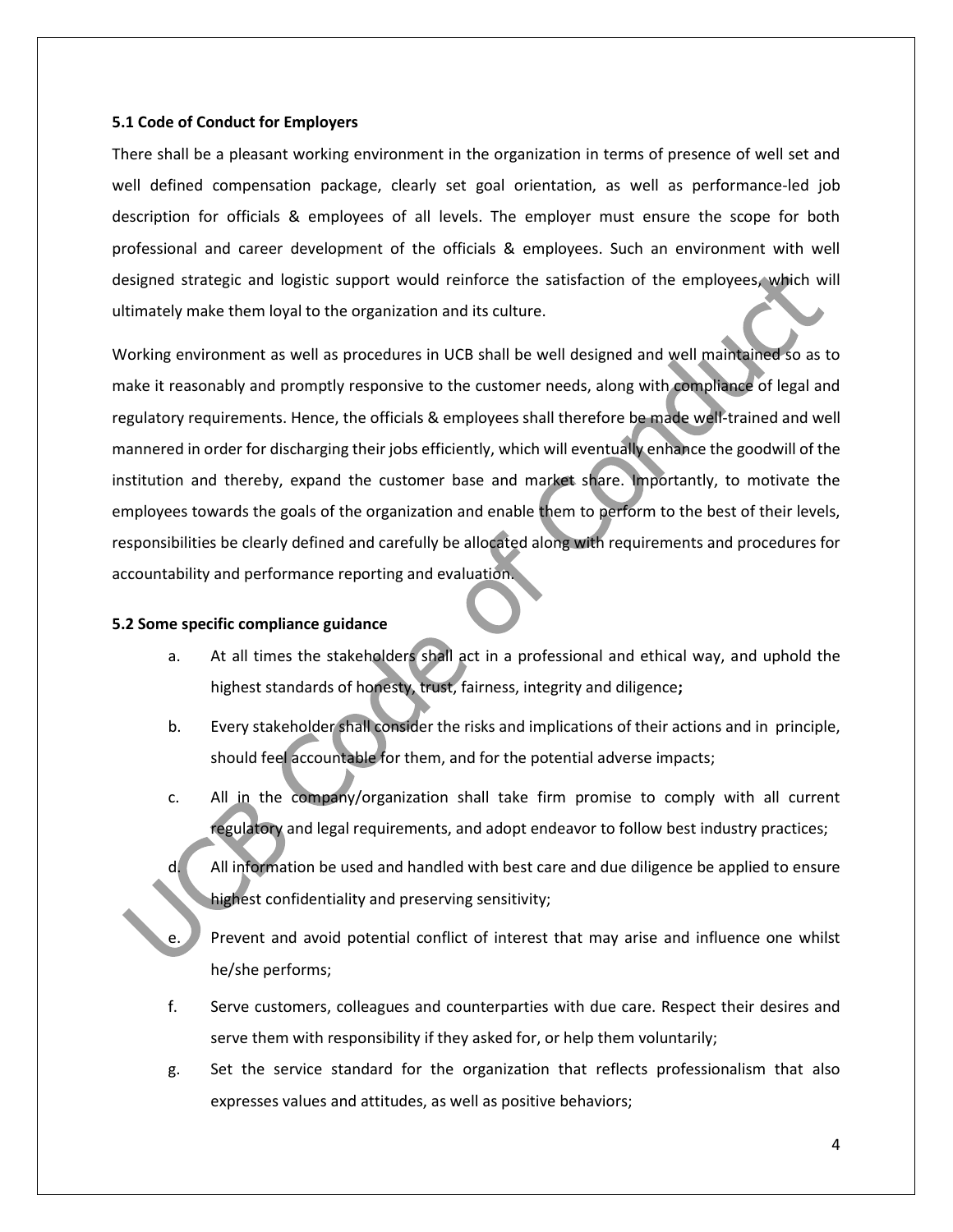- h. Equip employees to carry out their duties with due regards to the technical and professional standards expected by qualified customers. Encourage the staffs continuously to develop and maintain their technical and professional knowledge and level of competence; and
- i. Train and encourage the staff/officials to act with complete integrity towards customers, colleagues, counterparties and others with whom they may come into contact.

The ethical conduct of all officials & employees of UCB and the reputation of the profession depend largely on their approaches and attitudes at all levels. Standards of integrity, ethics and professionalism cannot be created or maintained by written rules alone, rather this depends upon the integrity and behavior of those engaged as professionals in the industry. Thus the responsibility of UCB is to adopt and uphold integrity and professional ethics in their respective institutions and service standards.

## **5.3 Serving Customers and the Stakeholders**

For ensuring standardized services and ethical business development, UCB shall identify the existing and potential users, side by side with the selection of service providers at various levels. Efficient and effective selection and categorization would enable it to make proper business plan.

## **5.4 Service Provider**

- a. Analyze and determine customer base and review and understanding their needs effectively;
- b. Add in and provide product and service excellence with integrity and sincerity;
- c. Provide with secured and advanced banking facilities-products and services;
- d. Be fair and well-committed in serving the customers and stakeholders;
- e. All services sold or served be passed through the legal and regulatory processes; and
- f. Each type of stakeholders' involvement and concern be clearly defined and clearly understood.

## **5.5 Encouraging people for knowledge and skill enhancement**

- a. Providing opportunities for professional development;
- b. Evaluating performance objectively; and
- c. Applying Banks/NBFIs values & principles consistently.

## **5.6 Delivering to Partners**

a. Adherence to good corporate governance practices;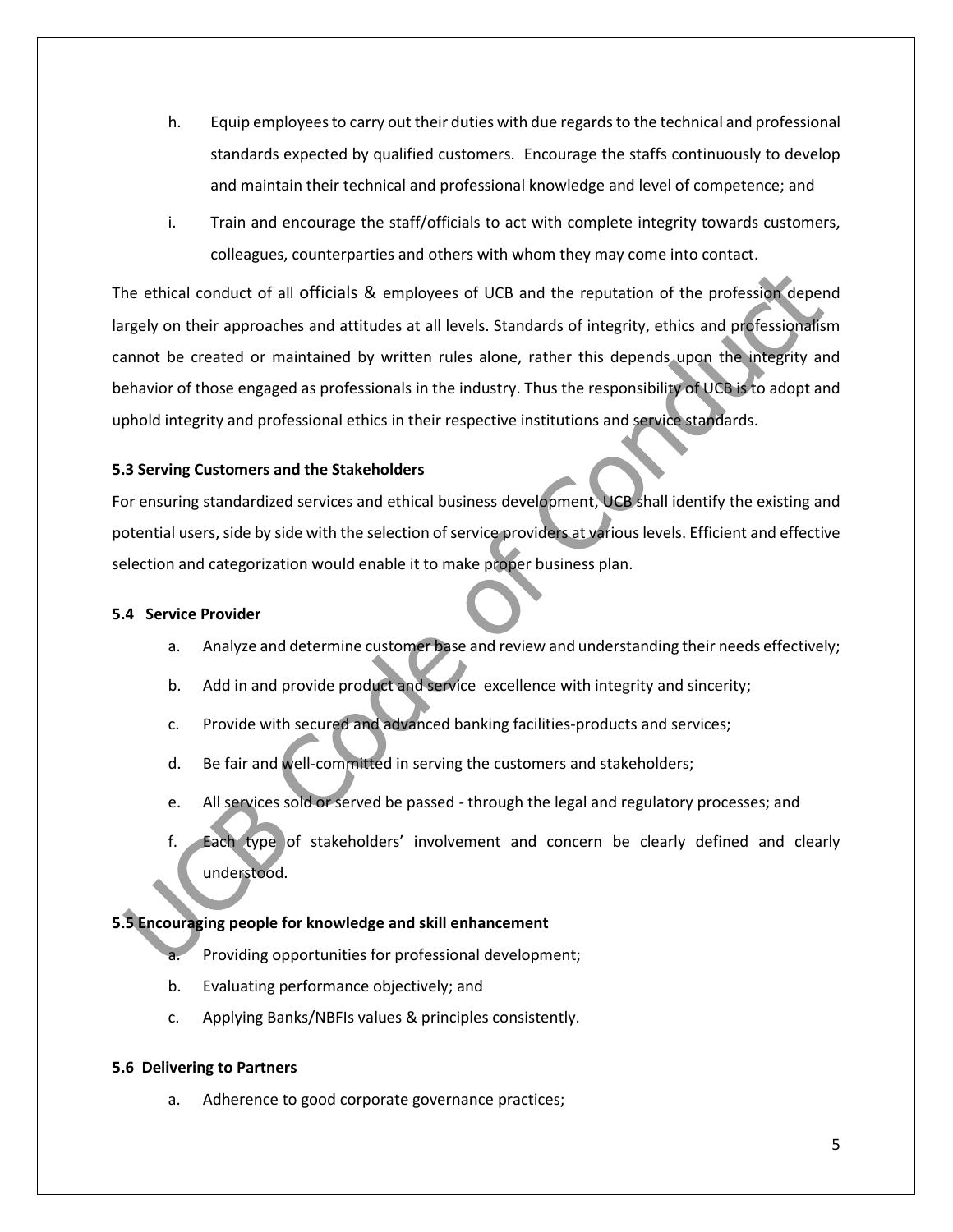- b. Protecting intellectual property;
- c. Protecting reputation of Banks/NBFIs; and
- d. Strengthening competitive behavior.

## **5.7 Being Proactive**

- a. Anticipating and embracing changes;
- b. Encouraging and rewarding innovation responsibly; and
- c. Maintaining and sharing accurate and useful information.

## **5.8 Working in Teams**

- a. Remain individually and make others accountable for every action;
- b. Refrain from favoritism and bias;
- c. Extract value from different perspectives;
- d. Work jointly and collectively; and
- e. Acknowledge and appreciate value for both individual and team contributions.

## **5.9 Respecting Each Other and reciprocity**

- a. Recognize and respect human dignity;
- b. Provide/establish a working environment free of harassment and intimidation;
- c. Comply with social and occupational health & safety regulations; and
- d. Protect organization from damage/loss of physical assets.

## **5.10 Guarding against Arrogance**

- a. Celebrate successes and achievements with modesty;
- b. Meet the legitimate expectations of stakeholders; and
- c. Express personal identity with dignity, courtesy and tolerance.

## **6.0 Responsibility**

## **6.1 Responsibility to Shareholders**

- a. UCB shall preserve the lawful benefits and interests of their shareholders;
- b. Shall make utmost endeavor to maximize profit and increase payout ratio for the stakeholders; and
- c. Shall make best effort to maximize company profit and manage the same ethically and properly.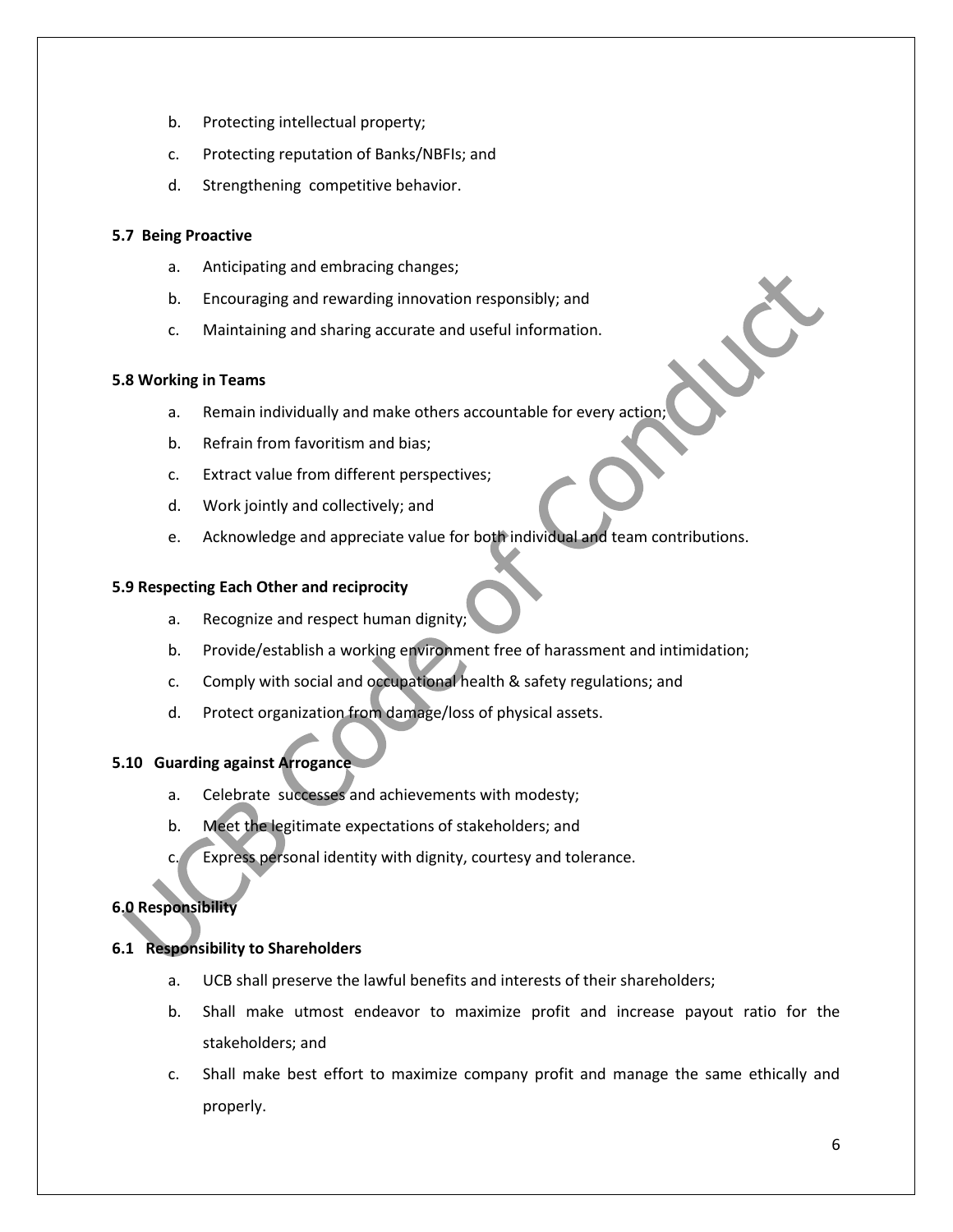### **6.2 Responsibility to Customers**

To satisfy the customers-needs efficiently, UCB requires to:

- a. Understand and honor the customer needs, as well as serve them indifferently, promptly and honestly;
- b. Ensure complete secrecy of customers` affairs/account information at all times unless asked by any competent court or any other lawful authority;
- c. Issue notice with reasonable time in case of closure of bank accounts for any legitimate reason(s);
- d. Provide customers with requested account statement accurately and promptly;
- e. Keep the customers updated regarding any suspicious operations in his account;
- f. Exercise due diligence in the operation of customer accounts; and
- g. Keep customers fully informed with all banking and financial products.

## **6.3 Responsibility to Community/Society**

All banking and other financial activities of UCB must comply with the recognized/established legal, regulatory, as well as social/community norms, customs and values.

## **6.04 Commitment to the Environment**

Environmental and climatic protections are among the most pressing global challenges of the time. All of these shall be taken into account in all areas of lending/ financing. Emphasizing on the areas of energy and climate change while lending, UCB would support the process of sustainable economic growth of the country. Officials & employees of UCB must have firm commitment to choose and do the right things, along with the compliance of legal requirements. They must consider structural and non-traditional risks management options that inherent to banking and other financial activities side by side with the management of traditional financial risks, such as credit risk, market risk and operational risk etc. Risks inherent to environmental and social events/activities also need to be taken into consideration.

## **7.0 Property and Information**

## **7.1 Property of UCB**

Key responsibility of UCB shall be to protect and safeguard the organization's property, not to use it for personal purposes/gain use and abide by the followings-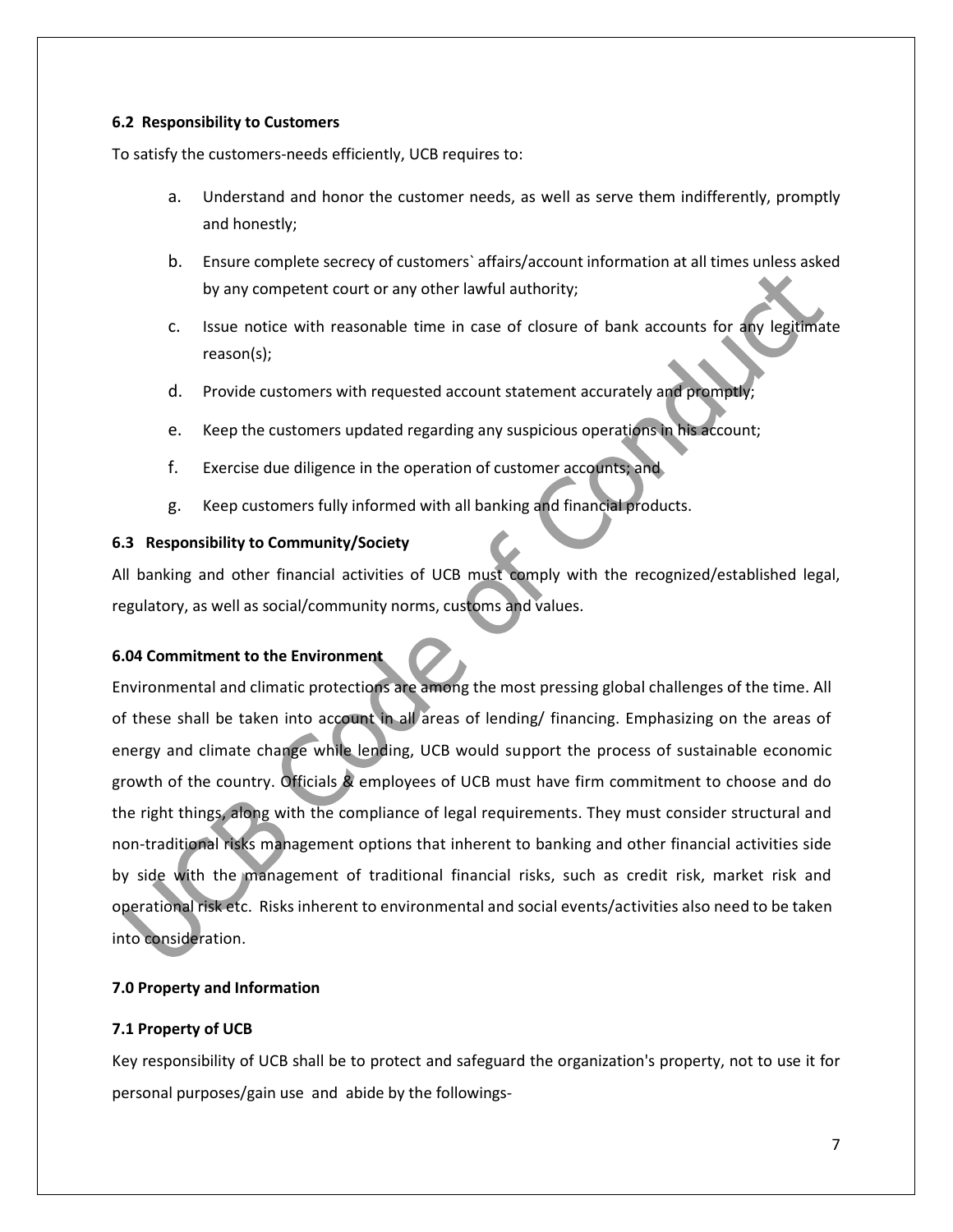Official & employee of UCB shall follow the operational and IT security manual meticulously while using property of the organization;

- a. He/she needs to ensure the fair value of assets while these are acquired and disposed off if an Official & employee works as member of asset acquiring/disposal committee.
- b. He/she shall not participate in the name of other person in the supplying of materials to bank or selling UCB's old assets.
- c. He/she shall protect the pilfering of stationeries, stealing, embezzling or misappropriating money, funds or anything from UCB.
- d. He/she shall apply own judgment and ethical concerns in using organization's phones, electronic mail or computing systems for personal requirement.
- e. He/she shall refrain from using the organization's Letter Head for personal correspondence.

## **7.02 Information Security**

UCB shall take reasonable care to keep secure their information from unauthorized disclosure and exchange. Any confidential information it receives on clients, or any details of the transactions of its clients shall be preserved with utmost security. Unless asked by any lawful and competent court/authority, exchanging or disclosing of information will be treated as a serious violation of ethical standard, and shall be treated as a breach of contract.

## **7.03 Invisible Property**

- a. An Official & employee shall not use the corporate brand and goodwill of UCB for non-official purposes like taking house rent, renewal of car license, buying own flat and other assets.
- b. The use of official designation for any personal gain should be prohibited.

## **7.04 Intellectual Property of Others**

An official or employee shall be cautious about the intellectual property rights of others. For example, he/she shall not provide performance report of one customer to other, not use logo of third party in purposes which are not allowed in the franchise agreement, not use the CIB report of third party and refrain from plagiarism of other bank's/NBFI's credit analysis for personal gains or purposes.

## **7.05 Bank's Information**

While performing the official task, an official or employee of UCB shall have access to information that is not generally available to the public or that is considered confidential for managerial or administrative purposes. This may include information related to banks, customers, suppliers and current and former officials or employees, as well as system- and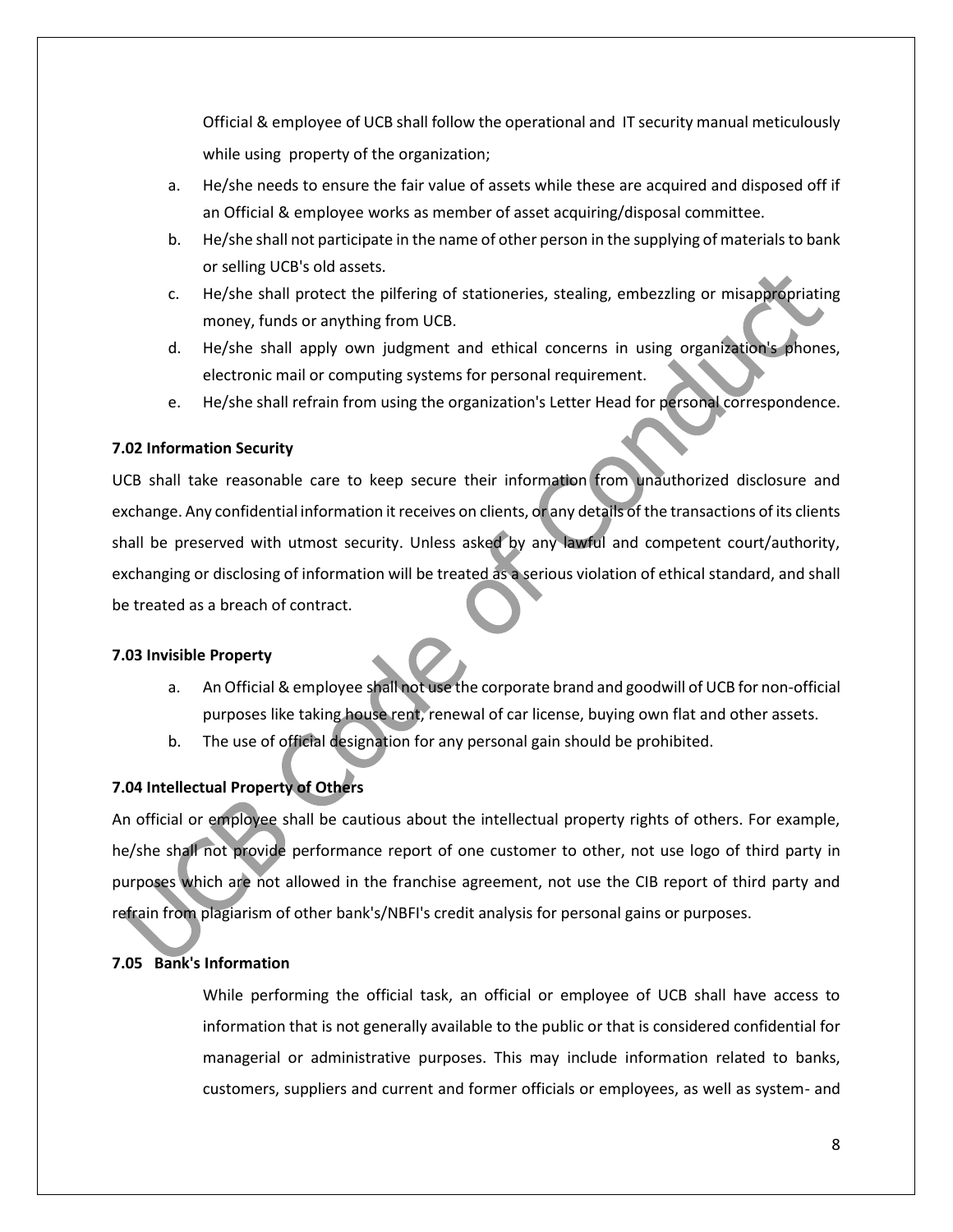bank-related information. He/she shall not disclose this information unless authorized by competent authority.

An official or employee of UCB shall not provide any information to third party without prior approval of competent authority. He/she shall not disclose the unpublished and sensible information of the institution related to its performance, strategy, system, policies etc.

#### **7.06 Customer Information**

An official or employee shall not accede to or use customers' information excepting related business purposes. He/she shall protect the confidentiality and security of customer information.

#### **7.07 Information of Government Agencies'**

Any information of govt. agencies like ACC, NBR, BB, BSEC etc. shall not be disclosed without prior approval of competent authority.

### **7.08 Employee Information**

An official or employee shall keep all information of the organization, either current or old, secret and confidential.

## **7.9 Suppliers' Information**

An official or employee shall keep information about the purchase of goods or services confidential. Price quoted, methods, business policy etc. of the vendors should not be disclosed.

## **8.0 Use of Position**

The officials & employees in all positions of UCB shall have to abide by their respective Code of conduct for the sake of both institutional and national integrity. It is expected that an official shall use his/her position and delegated power to do his/her jobs appropriately. Any deviations of this shall be treated as abuse of position and power. Generally such deviations are found out for following two reasons:

## **8.01 Private Gain:**

An official or employee is supposed to exercise his/her power attributed to his/her position for the benefit of the institution as well as the country. But it becomes injurious and illegal if the exercise of his/her power relating to his/her position is led towards personal benefit. It is tantamount to corruption or misuse of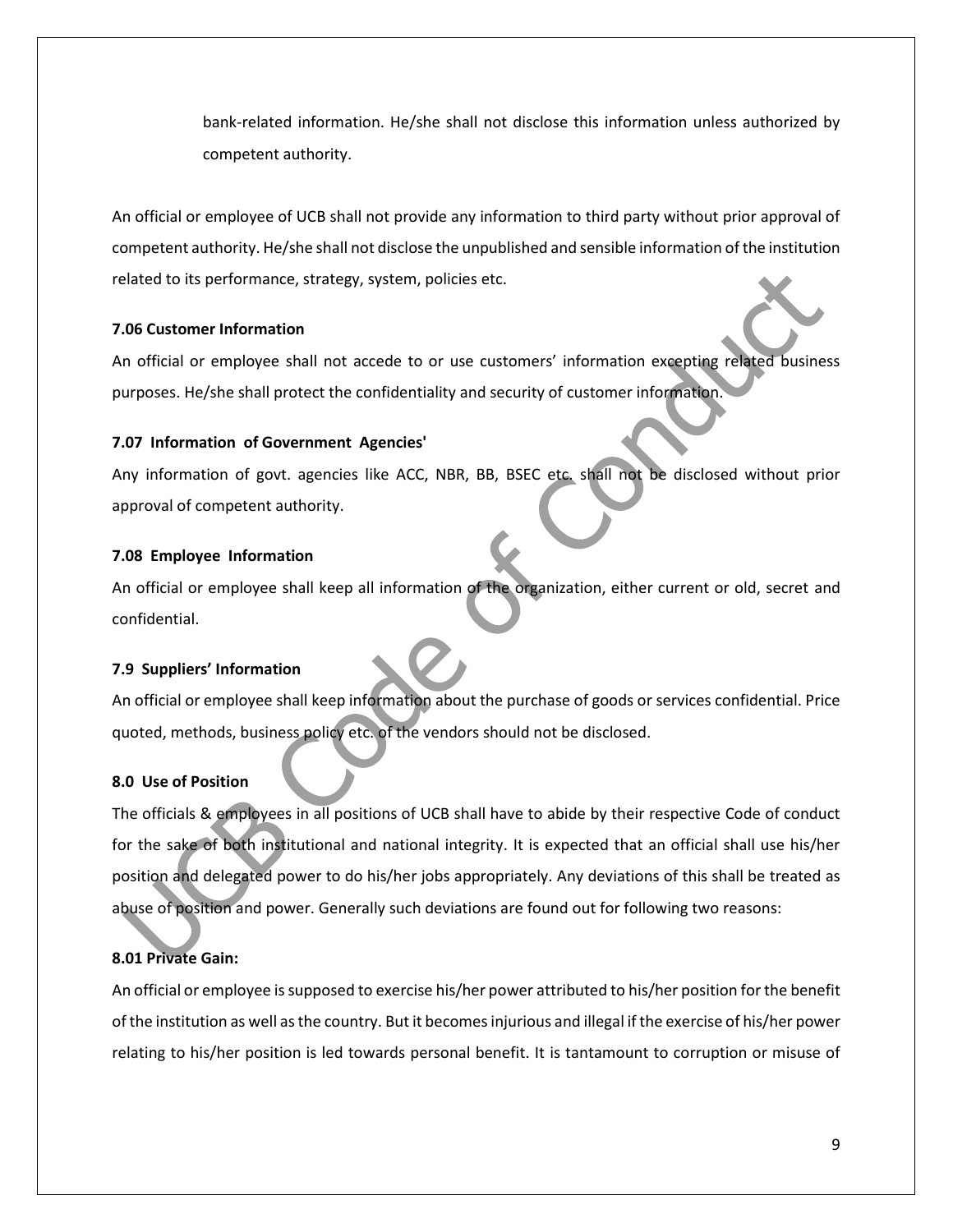power and position and it is quite contradictory to national integrity. Therefore, the use of position of an employee in any institution for any private gain is strictly prohibited.

#### **8.02 Endorsement/ Nepotism:**

The endorsement of one's position is also similar to the abuse of position. Sometimes, dignitaries may not directly take any benefit by using their power and position. However, they may pave the path for benefits for other persons by making such unlawful use and authorization of position and power.

The aim of a dignitary should be serving the people or nation without bias. If any activity makes his/her own people benefited unusually and thereby frustrates the others, it shall be treated as partiality and nepotism. So, a dignitary shall not be involved in such activities.

While there is no prohibition against the employment of close relatives, the integrity of the professional process must be maintained.

In order to ensure fair treatment for all employees of the Bank, avoid discrimination and being biased, every employee should disclose the name of his/her close relatives and shall not serve on a committee; make personal recommendations or decisions, influence any person making decision such as appointment, retention, transfer, advancement or promotion affecting a close relative.

Close relative means father, mother, wife, brother, sister, son, daughter, first cousins, nephews, nieces, uncles/aunts, brother-in-law, sister-in-law, son-in-law etc.

#### **9.0 Conflicts of Interest**

The conflict of interest is often a very strong hurdle on the way of implementation of national integrity strategy. When an employee thinks of his/her personal interest from his/her official position, a question of conflict of interest arises. The statute allows him/her to serve his/her own gain, or interest at the cost of employing institution or the state. It is a statutory as well as an ethical obligation for an employee to keep himself/herself away the personal interest. Whatsoever the circumstances, the employees must avoid the conflict of interest as long as they hold positions in the organization. Availing any kind of undue or illegal benefit/facilities irrespective of forms, shall be treated as deviation from the required standard of services. Therefore, it is the policy of the Company to prohibit its employees from engaging in any activity, practice, or conduct which conflicts, or appears to conflict, with the interests of the organization. Because it is impossible to describe all of the situations that may cause or give the appearance of a conflict of interest. An official or employee shall have to refrain from doing the following: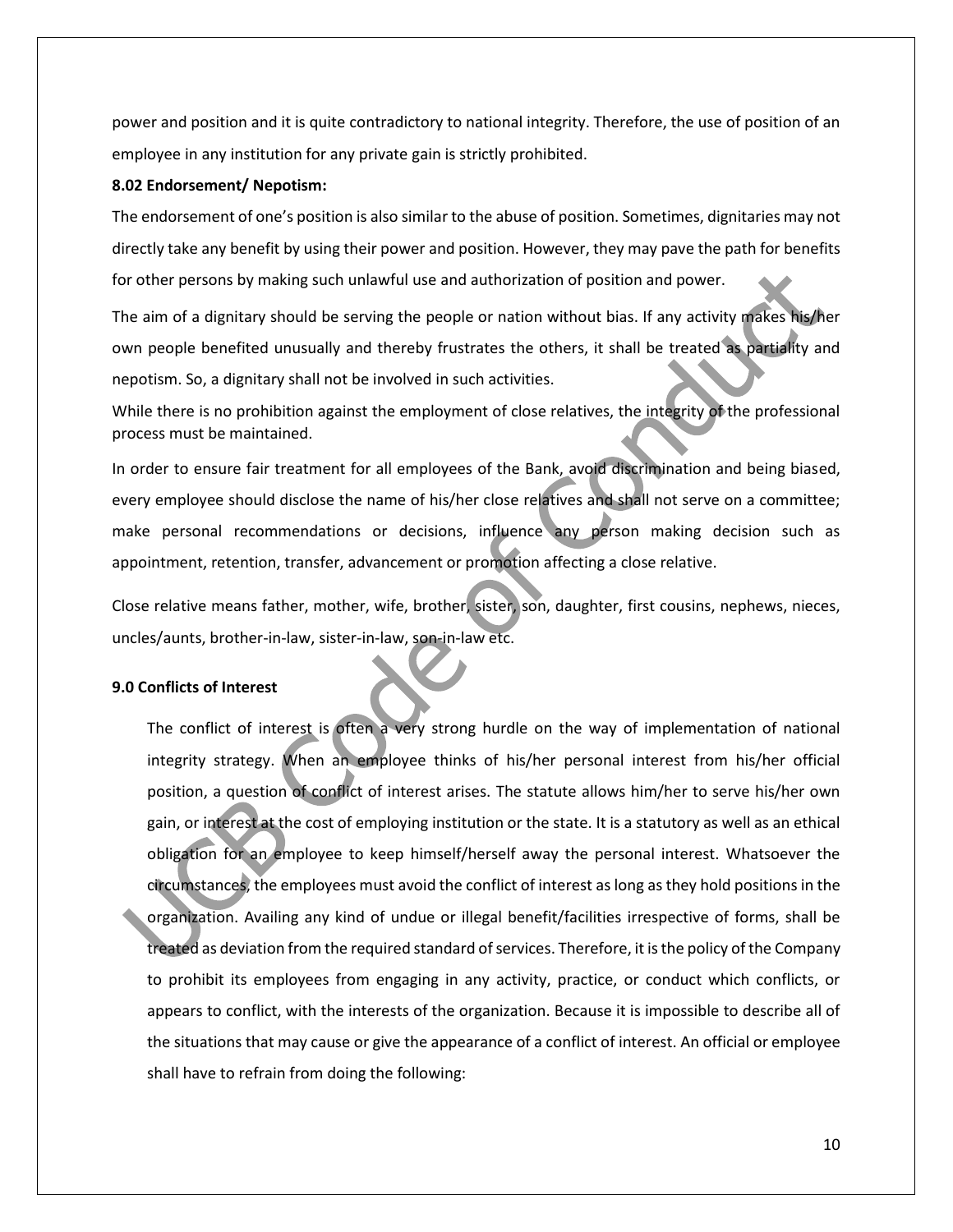- a. Performing his duties with a view to preserve/protect his own benefits at the cost of his employer.
- b. Involving in any kind of financial activities relating to his personal gain.
- c. Giving any advice, consultancy, direction or suggestion to anybody or to any institution that may cause for losses to his employer;
- d. Any practice/exercise that may benefit him at the cost of institution's assets either monetary or non-monetary;
- e. Doing anything that may damage the goodwill, image and reputation of the institution;
- f. Doing anything that may hamper the secrecy and privacy of any affairs/information of the company;
- g. Involving or taking part in any business dealing like share holding, profit sharing, partnership of any business company or manufacturing industry or servicing centre for their personal benefit;
- h. Getting any unusual or illegitimate benefits directly, or indirectly for himself/herself and family or family members, and relatives either explicitly, or implicitly by disguising identity;
- i. Receiving any charitable contribution from others and/or make any charitable contribution to his family members and relatives if those charitable contributions are made by/under his power and position;
- j. Receiving any gift (in cash or kind) from those who are directly benefited or assisted by his office or by his power and position.

The above noted issues are least in the list, but not exhausted. Any unusual act make/done by the official(s) or employee(s) shall be considered within the trap of conflict of interest and be reviewed within the purview of offences.

## **10.0 Engagement in Other Employment**

An official/employee shall not:

- a. Engage himself in any commercial activity or pursue such activity either on his own account or as agent of others ;
- b. Accept any outside employment, honorary or stipendiary, without prior approval/consent of the competent authority in the current employing institution; and
- c. Undertake part time work except those, which may be requested to be accepted or undertaken by competent authority.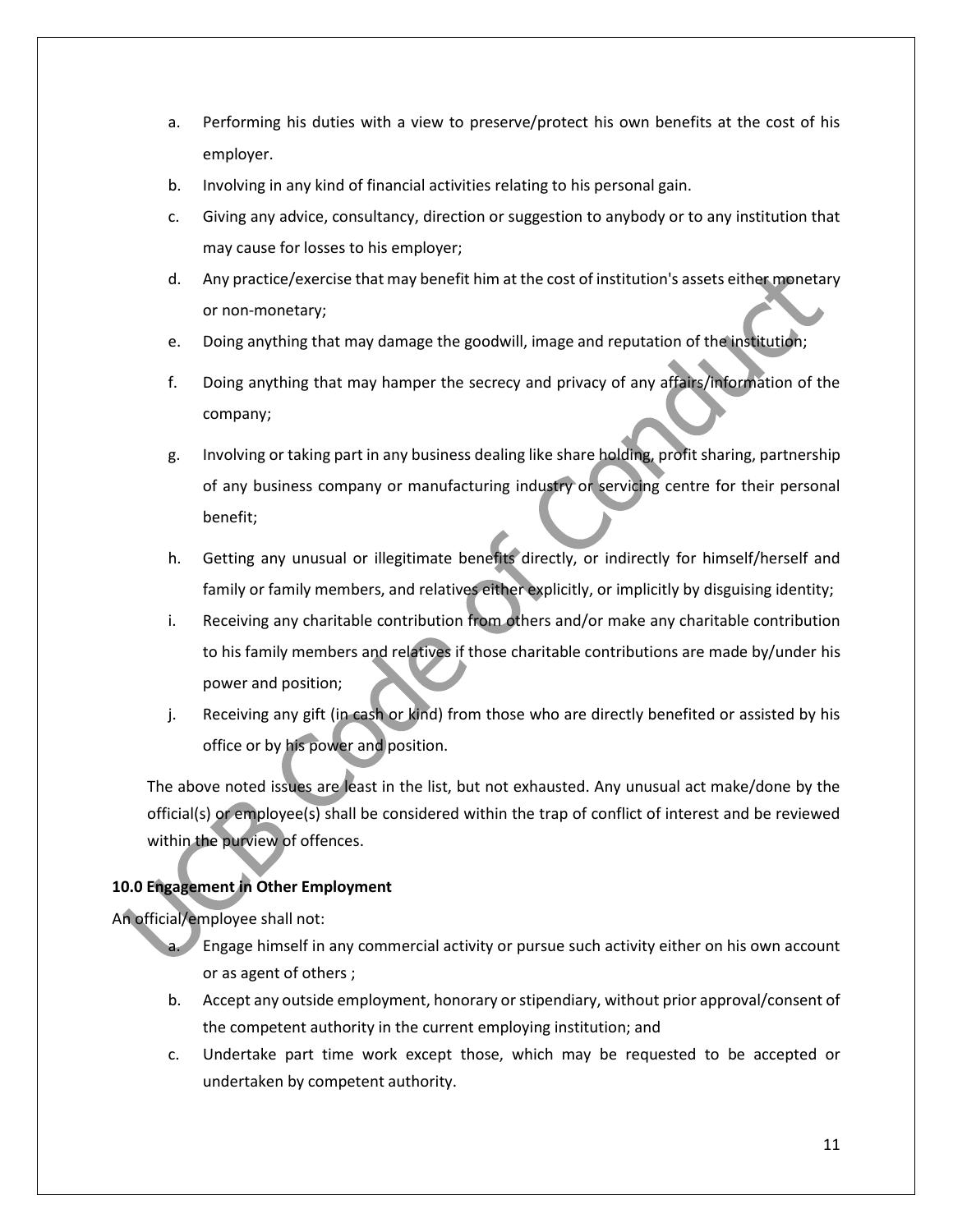#### **11.0 Private Trade or Employment**

Subject to the other provisions of this Code of conduct, no official/employee shall, except with the previous permission of the competent authority, engage in any trade or undertake any employment or work, other than his/her official duties.

Any official/employee may undertake honorary work in social, religious or charitable organizations and also may engage in occasional work of a literary or artistic character/nature, which may include publication of one or a few literary or artistic works, provided that his/her official duties do not hamper/suffer thereby. But the employing authority, at any time, may forbid him to undertake it or ask to abandon it if there exists valid reason/s to do so.

#### **11.01 Procedure for Applying in Outside Employment:**

Eligible application of temporary, or permanent employees of the organization for outside employment shall be dealt with on the basis of the following principles:-

i. a. Application for appearing in the competitive examinations of Bangladesh Public Service Commission and in other government, semi-government entities/institutions including state owned/specialized banks, private banks and other public/private entities/institutions shall be forwarded.

b. Applications for employment in International Organizations where Bangladesh is a member and for employment under Foreign Governments shall be forwarded provided that all such applications are processed through the concerned/competent channels of Government of Bangladesh.

ii. Applications from all categories of employees for employment in the autonomous bodies including public and private university shall be forwarded.

iii. Any application for outside employment which does not fulfill the above conditions shall not be forwarded.

In case of employment opportunities abroad, the applicants must pay their liabilities with the employer and thereafter, submit resignation letter abiding by concerned rules and regulations of the employing Bank/NBFIs. When an employee is released for outside (foreign) employment and the question of lien arises, such an issue shall be governed by the service rules of the banks concerned. This would be followed both in cases of temporary and permanent foreign employment. However, UCB can depute any of its official/employee to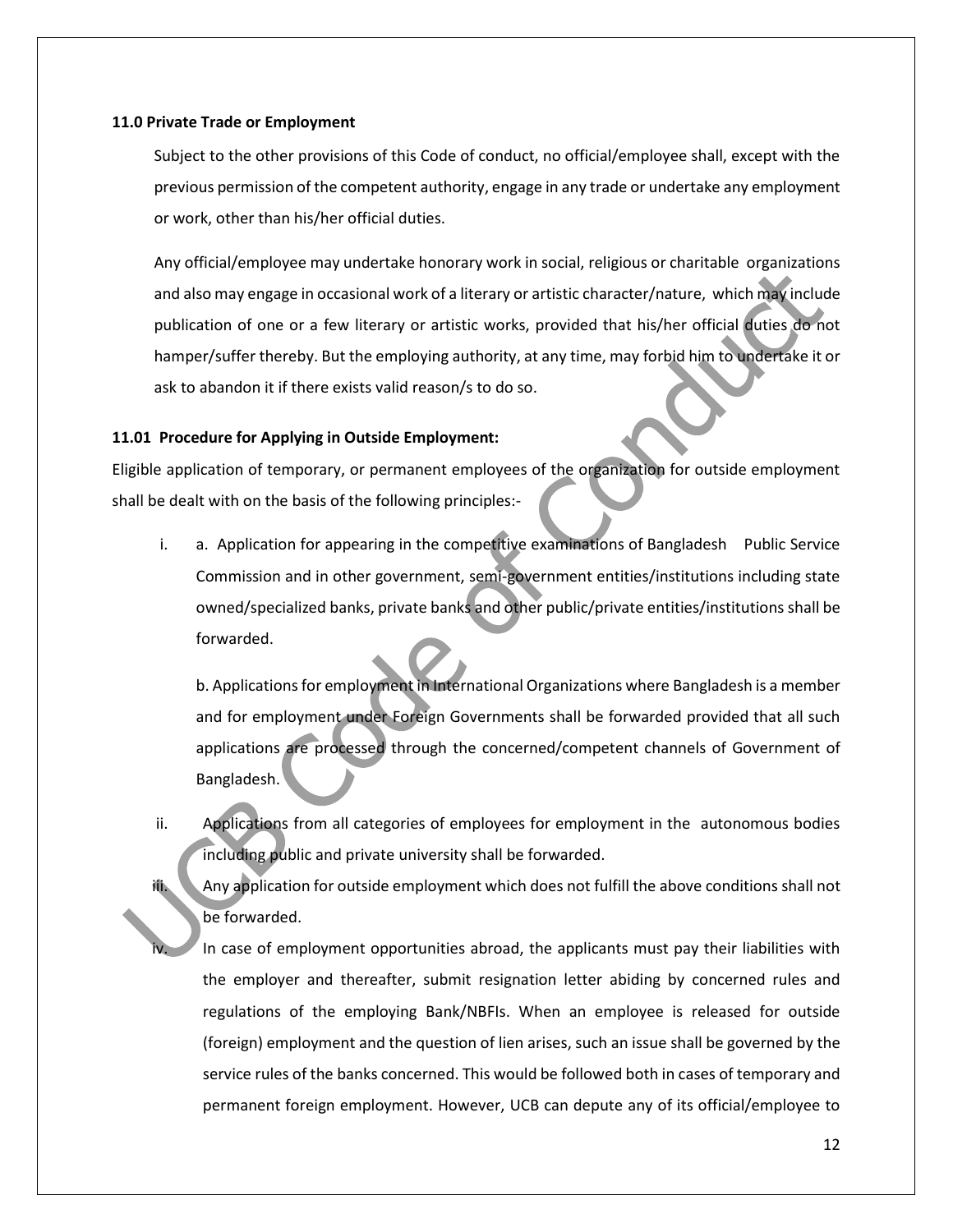any work or institution of their own, onshore/off-shore offices, branches, affiliated offices/institutions, subsidiaries and such placements/deputations might be governed by the service and/or other related rules.

#### **11.02 Teaching, Speaking & Writing**

Employee considering authorship or publication of a book, article etc. and speaking in front of the media which is not commissioned by the organization but which could in any way be connected with their work or employment at the organization should seek guidance from the management through HR before entering into any commitment. Any publication or public speaking of an employee should not tarnish the image of the organization vis-à-vis regulatory bodies of the country. The same considerations apply to the publication of material on the world-wide web and social media. No employee shall make any communication regarding the affairs of UCB to the press or any other media, nor publish any article containing data, comments or opinions on banks or other affairs in any newspaper which may involve the bank, without obtaining prior approval of the competent authority.

#### **12.0 External Pressure/Approach to Member of Parliament, Political Leader, Board Members etc.**

No employee of UCB shall, directly or indirectly use any political or other type of influence or attempt to bring any influence of the Board of Directors of his/her organization for his/her employment, increment, promotion, transfer or any other personal gain.

### **13.0 Acceptance of Gifts and Foreign Awards**

- i. No employee of UCB shall, without prior permission of the competent authority, accept by him/herself, or permit any of his/her family member to accept any gift from any person that make him/her obligated in official position to the gift providers. If anyone sends gift items via postal or courier services may be received but will immediately be handed over to the higher authority for disposal.
- ii. If any question arises whether the receipt of a gift places an official or employee under any form of official obligation to the donor, the authority will take action against such activity.
- iii. If any gift is offered by the head or representative of a foreign state or organization which may arise conflict of interest, the employee concerned should attempt to avoid acceptance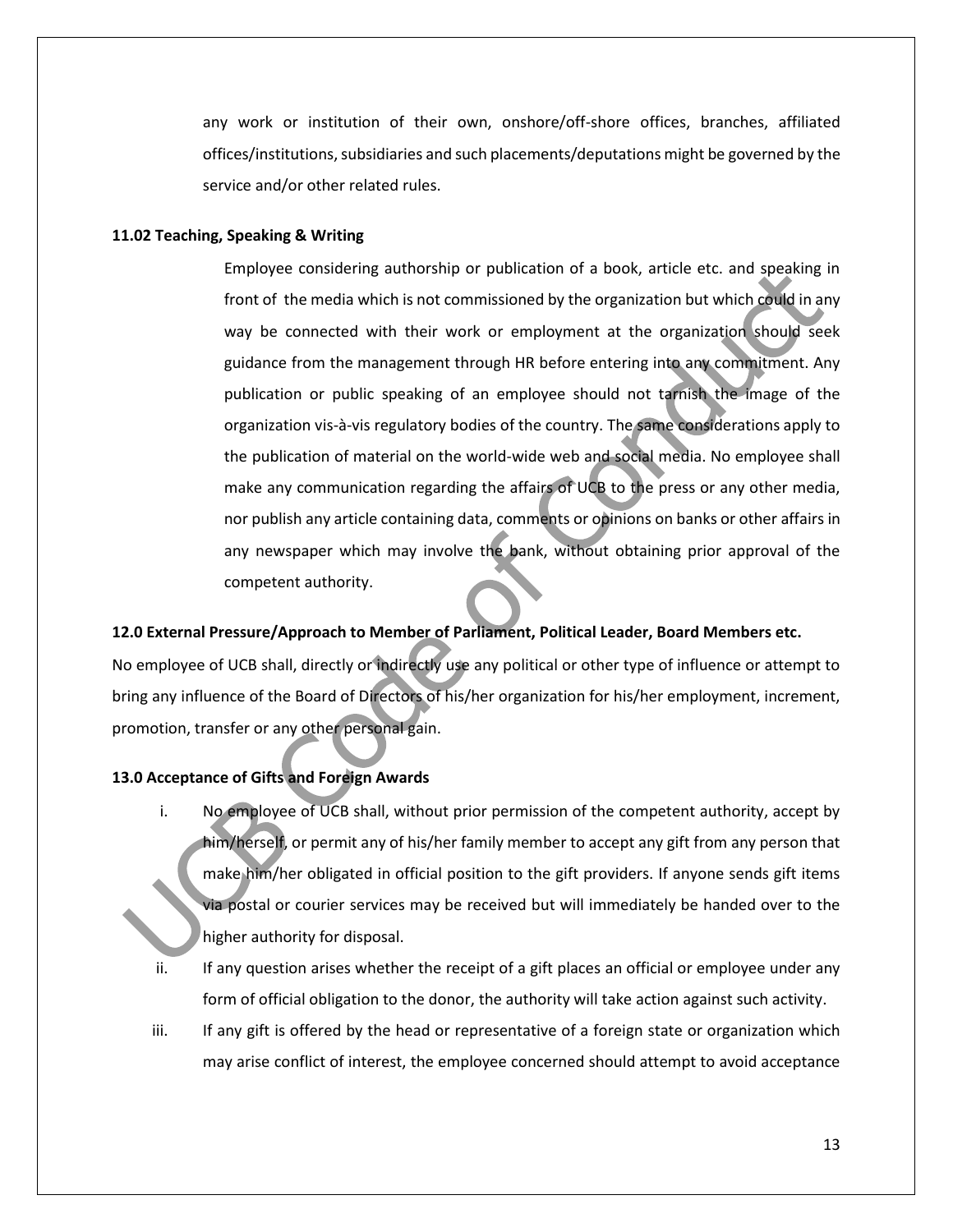of such a gift if, s/he can do so without giving offence. If, however, s/he cannot do so, s/he shall accept the gift and shall report to the authority for orders as to its disposal.

iv. No employee of UCB shall accept a foreign award, title or honor without the approval of the competent authority.

#### **14.0 Fair Treatment of Counter-parties**

All relationships with external counter-parties should be conducted in professional and impartial manner. Vendor selection and hiring decisions shall be made objectively and in the best interest of the organization based on evaluation of integrity, suitability, price, delivery of goods/service, quality and other pertinent factors. Employee should commit to fair contract and payment terms with them in return of good service at a good price supplied; in a responsible manner.

Employee's personal relationship with contractors, suppliers and vendors if any, shall be disclosed to the Top Management at the time of entering into the negotiation and should not influence decisions made on behalf of the organization. Negotiations with customers and potential customers shall be conducted in a professional manner and subsequently comparison of Cost & Benefit to be presented to the competent authority. Vendors or suppliers shall not be used for any personal purposes, so as to have any conflict of interest while dealing with them.

#### **15.0 Anti-Money Laundering**

Money Laundering legislations criminalize money laundering in respect of several crimes including drug trafficking, terrorism, theft, tax evasion, fraud, handling of stolen goods, counterfeiting and blackmail etc. It is also an offence to undertake and/or facilitate transactions with individuals and entities involved in criminal activities.

UCB shall not do business with drug traffickers, money launderers and other criminals. It shall formulate Anti Money Laundering Policy following regulatory body's guidelines to enable all employees to follow the policy meticulously.

Employees shall exercise requisite diligence in selecting those with customers/counter-parties while conducting business. They shall adhere to processes in place for checking the credit and character of customers and counter parties. These processes ensure customer's due diligence and ongoing monitoring of their customers to detect suspicious transactions during the entire period of the relationship.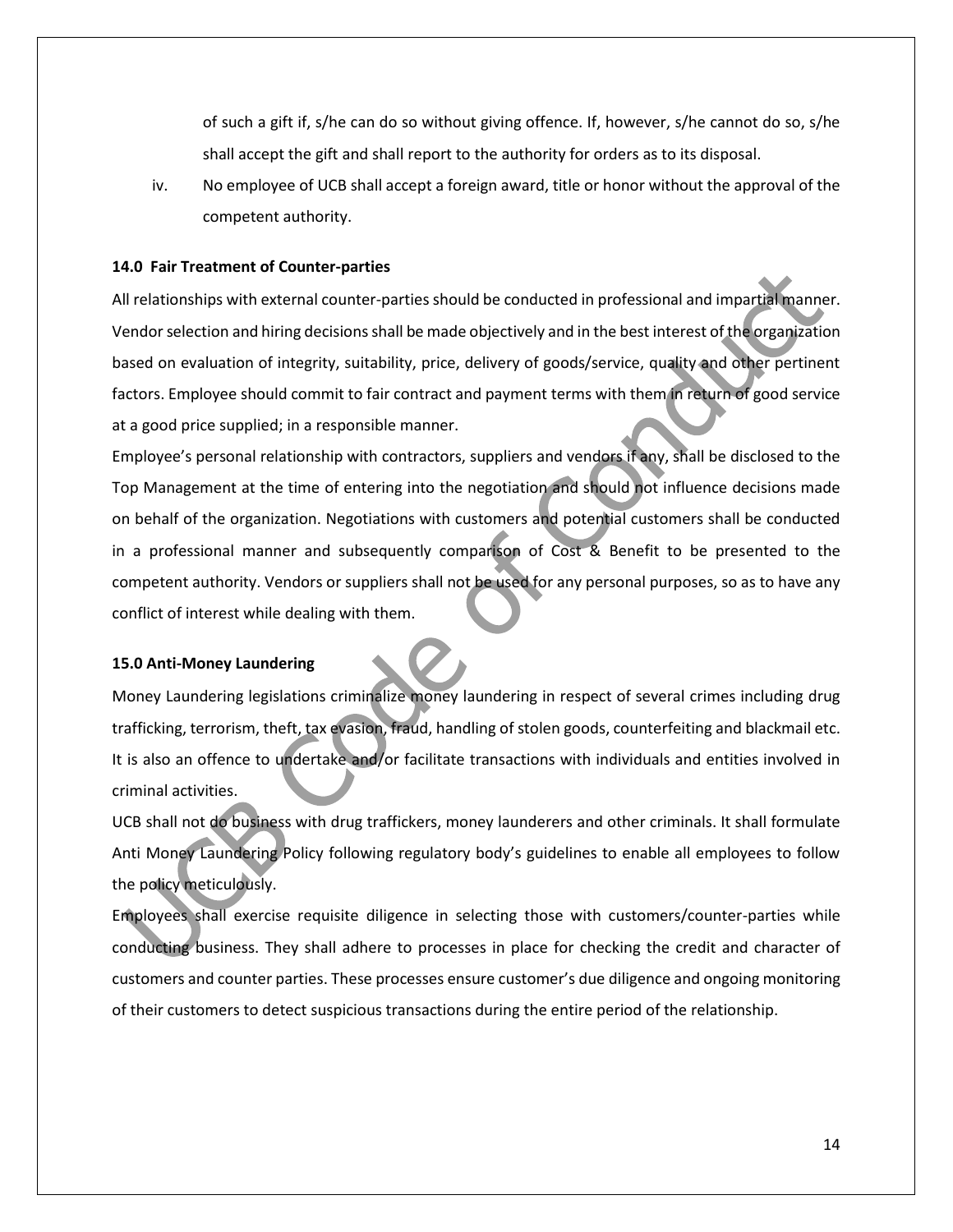#### **16.0 Accuracy of Records and Reporting**

Organization's books, records, accounts and reports shall accurately reflect its transactions and must be subject to an adequate system of internal controls and disclosure controls to promote the highest degree of integrity. An employee shall ensure that records, data and information owned, collected, used and managed by him/her for the organization are accurate and complete. Records shall be maintained as per policy of the organization in sufficient details so that these may reflect accurately the Organization's transactions.

An employee shall assist in maintenance of appropriate records so as to ensure that financial transactions are prepared in accordance with generally accepted accounting principles and that they fairly present the financial conditions and result of the Organization. He/she shall observe standards of good flavor regarding content and language when creating business records and other documents (such as weekly/ monthly/quarterly statement, e-mail etc.) that may be retained by the organization. Non-maintenance of these records that come into employee's notice and any misappropriation or tampering of records, needs to be reported to the relevant authority. An employee shall not represent any report/claim for his/her personal gain or to protect him/herself.

#### **17.0 Fraud, Theft or Illegal Activities**

Employees shall be vigilant about the frauds, theft or illegal activities and shall not engage in such activities at any cost. If any such activity comes into any employee's notice, he/she shall immediately report the same to his/her immediate superior/s or management to protect the interest of the organization. He/she shall act as a whistle blower thereby under the whistle blowing policy of UCB.

## **18.0 Working Environment**

## **18.01 Health & Safety**

Adequate attention is always accorded to the health and safety of the employees, i.e. deployment of both physical and technical surveillance on premises to minimize possible threats to security. Physical premises are under regulatory requirement to conduct periodic drills for a systematic approach both to prevent any security breaches as well as to promote a culture of security and safety awareness. This involves managing health and safety care as any other critical business activity with periodic reporting, appraisals and improvements made.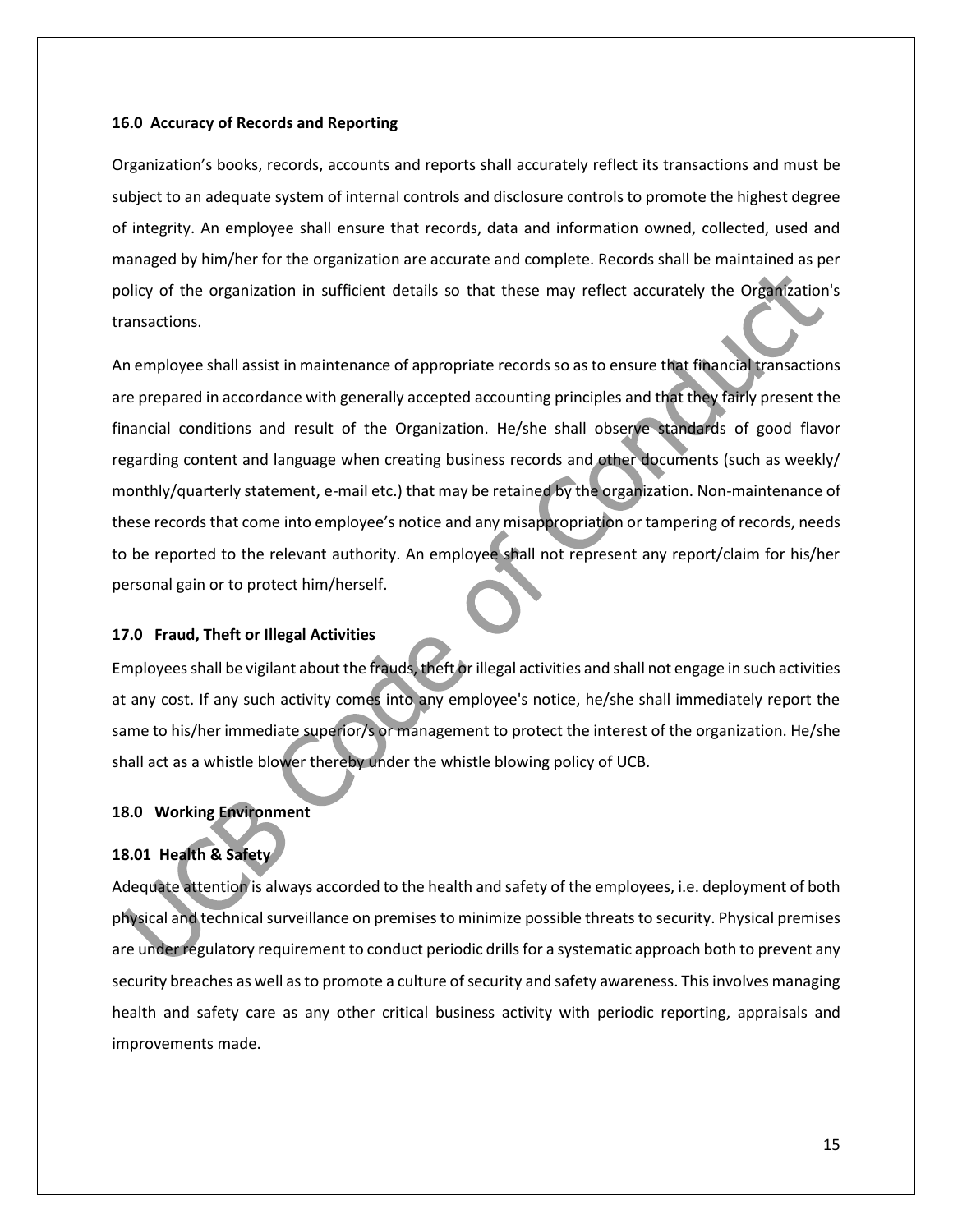#### **18.02. Workplace Environment**

Energizing the workplace is one of the key factors of any organization. All employees of the organization are responsible to keep the workplace friendly, congenial, transparent, free from harassment & corruption etc. and ensure the cohesiveness among the colleagues.

#### **19.0. Team Work**

Teamwork and co-operation is an important aspect of the work ethics in the organization. UCB shall leverage on the dynamics of collective skills, knowledge and experience to achieve the best for the stakeholders. UCB admits its employees as human capital and recognizes the pivotal role that meritocracy plays in setting rewards and penalties for safeguarding the interests of its employees. It respects the incidence of conflicts arising in the workplace and seeks amicable resolution of contentious issues in a manner that is constructive, open, honest and ultimately beneficial to all parties involved.

#### **20.0 Diversity**

UCB respects all employees as unique individuals with fundamental human rights and supports the cultural and ethnic diversity of its workforce. It believes that creating a work environment that enables to attract, retain and fully engage diverse talents, leads to enhanced innovation and creativity in the services of the organization.

#### **21.0 Employees' Grievance**

A grievance is defined as any type of problem, concern, dispute and complaint related to work and the work environment that cannot be resolved through normal day to day communication. Grievances may arise due to differences in perception, misconduct, unfair treatment, intra-personal problems of individual employees, dissatisfaction with working conditions etc. If employees have a grievance, they should try to resolve this informally first. But, if the complainant feels unable to tackle the complaint informally, and cannot reach a satisfactory conclusion through the informal process, he/she may pursue a formal grievance mitigation application.

#### **22.0 Compliance with Laws, Rules and Regulations**

UCB employees are expected to comply with the laws, rules and regulations governing the Organization's business vis-à-vis regulatory bodies. No individual is expected to know the details of all applicable laws, rules and regulations, but individuals shall be knowledgeable about specific laws, rules and regulations that apply to their areas of duties and responsibility.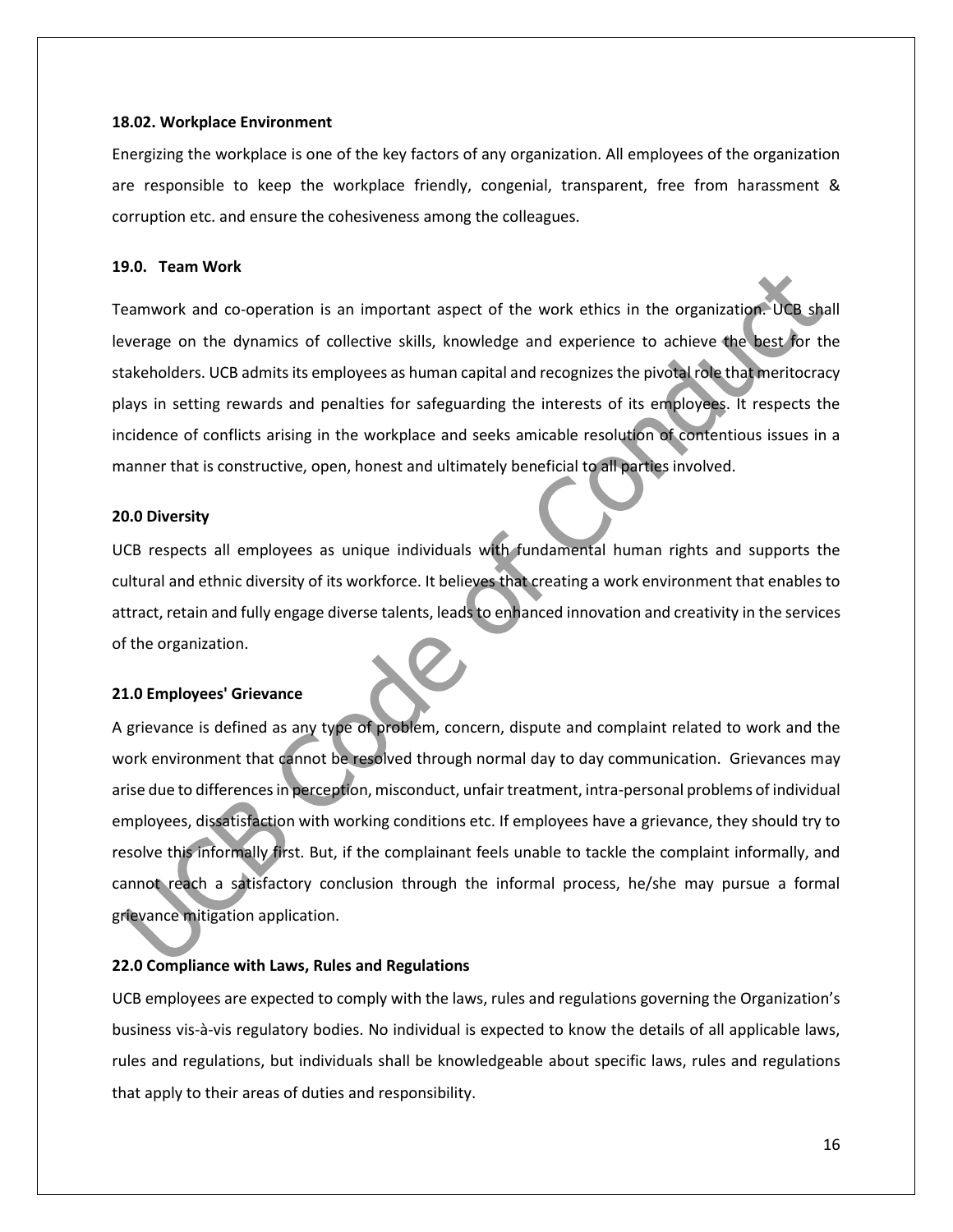#### **23.0 Fair & Equal Employment Opportunity**

UCB is committed to provide equal opportunity in employment on the basis of individual merit and personal qualifications to employees and applicants for employment. Every individual has the right to work in a professional atmosphere that promotes equal and legal employment opportunities and where discriminatory practices, including harassment are strictly prohibited.

#### **24.0 Harassment**

- i. UCB is committed to provide a work environment where all employees can work free from harassment on ground of religion, age, gender, family background, ethnicity, personal appearance etc. UCB shall not tolerate any type of harassment by directors, employees, supervisors or others. All employees shall treat each other with respect and courtesy. Harassment in any form including verbal and physical conduct, visual displays, threats, demands and retaliation is strictly prohibited.
- ii. UCB is committed as employers to create an environment which is free from all forms of harassment and discrimination towards women. Any harassment or discriminatory behavior directed at female employees based on their background, gender, religion, race, color, ethnicity, national origin, age, marital status, physical condition, personal appearance, and status shall be dealt with appropriate disciplinary action. Harassment towards female colleagues shall include making of derogatory or provocative comments, physical violence, inappropriate jokes, and unwanted physical contact, use of epithet, comments or innuendo, obscene or harassing telephone calls, inappropriate content exchange through e-mails, letters, SMS, notes or any other forms of communication.

#### **25.0 Zero Tolerance to Violence Whistle Blower in the Workplace**

UCB shall prohibit any acts of violence or threats of violence by any employee against any other person at any time. Mutual understanding and respect toward all employees is an essential element for excellence in professionalism, existence of safe and healthy work place, and maintenance of a corporate culture, which serves the needs of the community. UCB shall bear zero tolerance for violence against any member of the workforce or its property.

#### **26.0 Special Responsibilities of Superiors**

In addition to responsibilities as employees, superiors shall abide by the: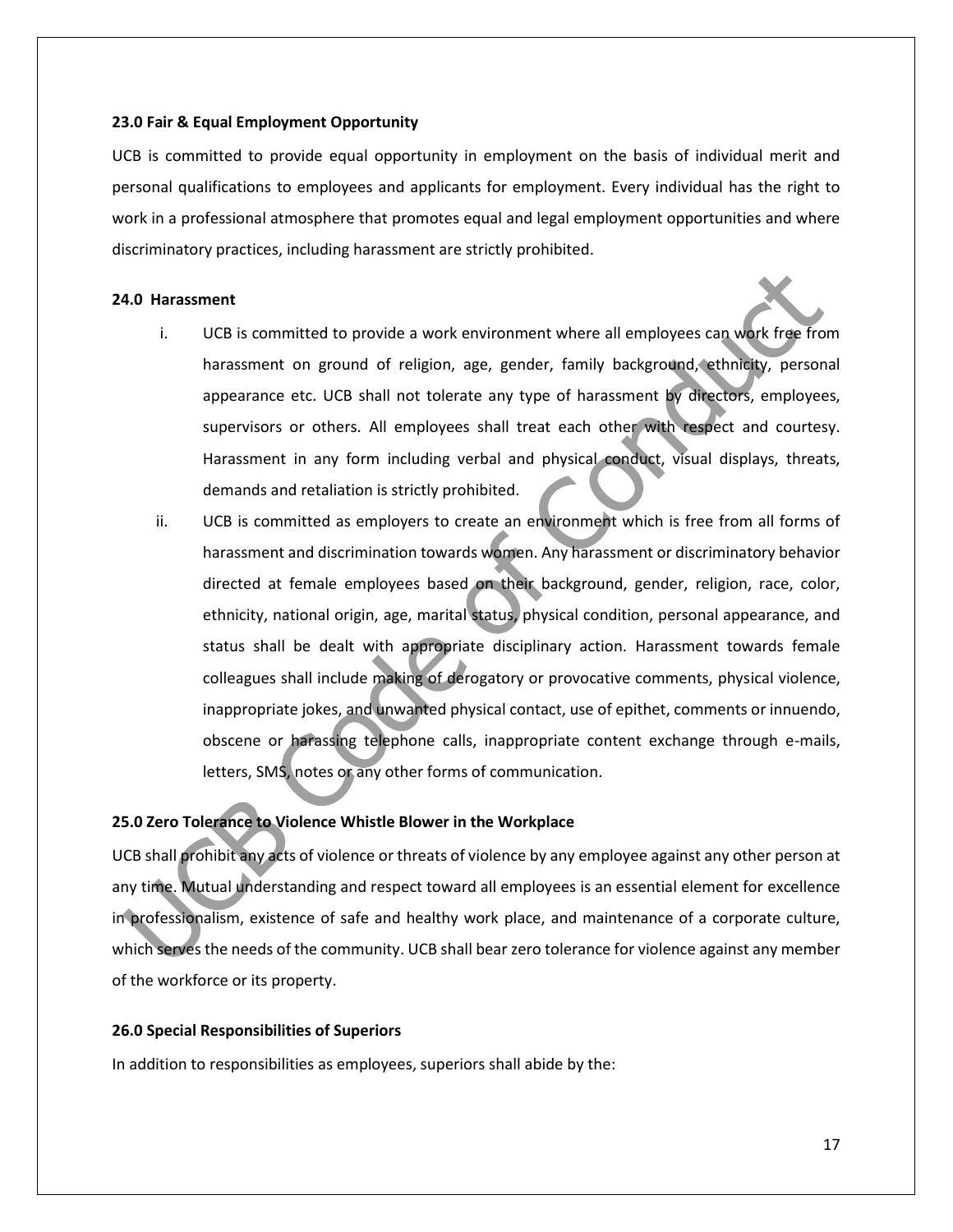- a. **Duty of selection** Carefully select the employees for a job in light of their personal and professional qualifications.
- b. **Duty of Instruction** Formulate obligations in a precise, complete, and binding manner, especially with a view to ensuring compliance with provisions of instructions.
- c. **Duty of monitoring** Ensure that he/she meets the expected deliverable on regular basis and comply with provisions of applicable laws and regulations, on a constant basis.
- d. **Duty of communication** Communicate to the employees that any violation of the applicable laws/regulations is disapproved of and shall have disciplinary implications.

## **27.0 Fair Treatment of Customers**

Treating customers fairly and without prejudice fosters good rapport and helps to build long-term sustainable business relationships. Moreover in the advent of global financial crisis, both local and global law-makers and regulators are increasingly focusing on ensuring that the organizations employ fair practices in dealing with customers. In this backdrop UCB entails:

- a. Ensuring that communications are fair, concise, clear and not misleading so that clients are fully aware of the product features, relevant fees and associated risks for financial products and services;
- b. Creating products which meets customer needs and takes into account their financial situation, profile and risk tolerance;
- c. Providing quality customer service, delivering on service level promises and handling complaints in an efficient, prompt and friendly manner; and
- d. Identifying and managing possible customer conflicts in an open and clear way.

## **28.0 Privacy and Security of Clients/Stakeholders Information**

- i. In order to provide financial services, UCB shall collect, maintain and use the personal information of clients in a manner which allow them to provide better and more tailored products and services and better meet the clients' financial needs and objectives. All information gathered from customers/clients during the course of providing service shall be considered confidential.
- ii. All information of an individual's employment in UCB shall be considered confidential unless it is clearly stated otherwise (or the situation arises whether he/she has been authorized to do so) and shall be used only for the performance of said job duties in line with all rules,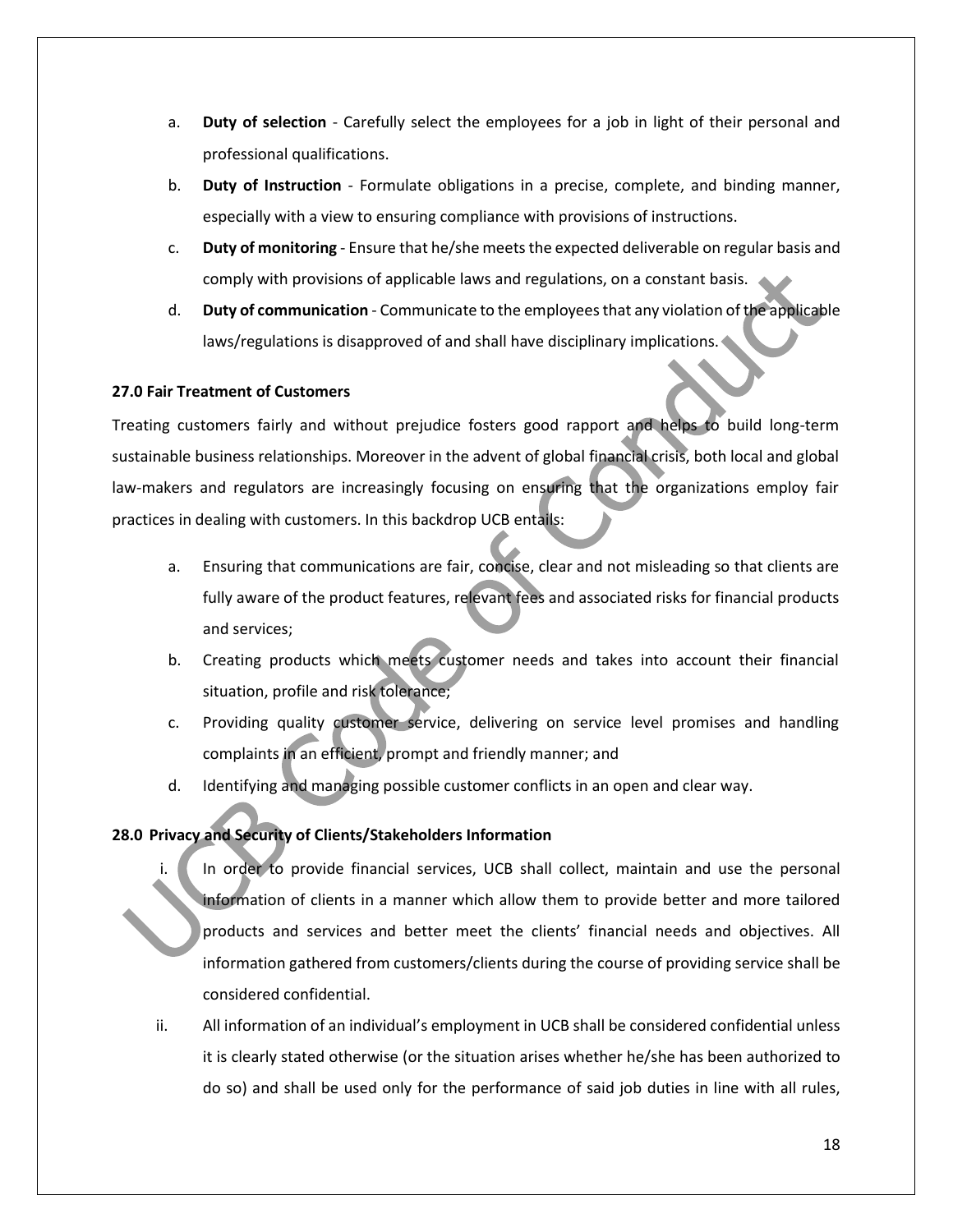regulations, laws and other policies governing the individual's employment. Furthermore, the information shall be kept confidential and secure even after leaving the employment of that particular institution.

#### **29.0 Transparency and Accuracy of Financial, Tax and other Reporting**

UCB shall ensure that their reports and communication is true, complete and accurate and shall not be misleading. UCB shall maintain transparency in their business operations and dealings with clients, stakeholders and regulators.

#### **30.0 Interaction in Print, Electronic and Social Media**

All media (print, electronic and social) inquiries shall be forwarded to personnel from Public Relations/Corporate Affairs/Corporate Communications or any other department which has been authorized to initiate contact with the media on behalf of the organization. UCB shall ensure that a consistent message in compliance with the governing laws and regulations is broadcasted.

The advent of social media has enabled people from across the globe to have information at a rapid pace which may at time be sensitive in nature and thus it is particularly important to ensure that social media sites and tools are used by the employees and management of UCB responsibly and with good judgment in compliance with the company's policies which restrict the disclosure of confidential information about the company, its operations, policies and procedures, employees, customers and other stakeholders or any other information that compromises internal controls and safety requirements.

### **31.0 Guidelines for 'Speak Up Policy'**

It is vital that UCB adopts a 'Speak up Policy' to uphold their commitment to the code and to maintain a culture of strong ethics and integrity. Any misconduct by personnel serves to harm not only the reputation and financial performance of that particular organization but also ultimately undermines trustworthiness of the industry itself.

Management shall establish a formal policy, procedure, channels and open environment where staff are confident in raising concerns about any misconduct and are free from the fear of victimisation.

#### **32.0 Personal Investments and Insider Trading**

Insider trading is the abuse of confidential information and is defined as a malpractice relating to the exchange of a company's securities by individuals who by nature of their job have access to crucial price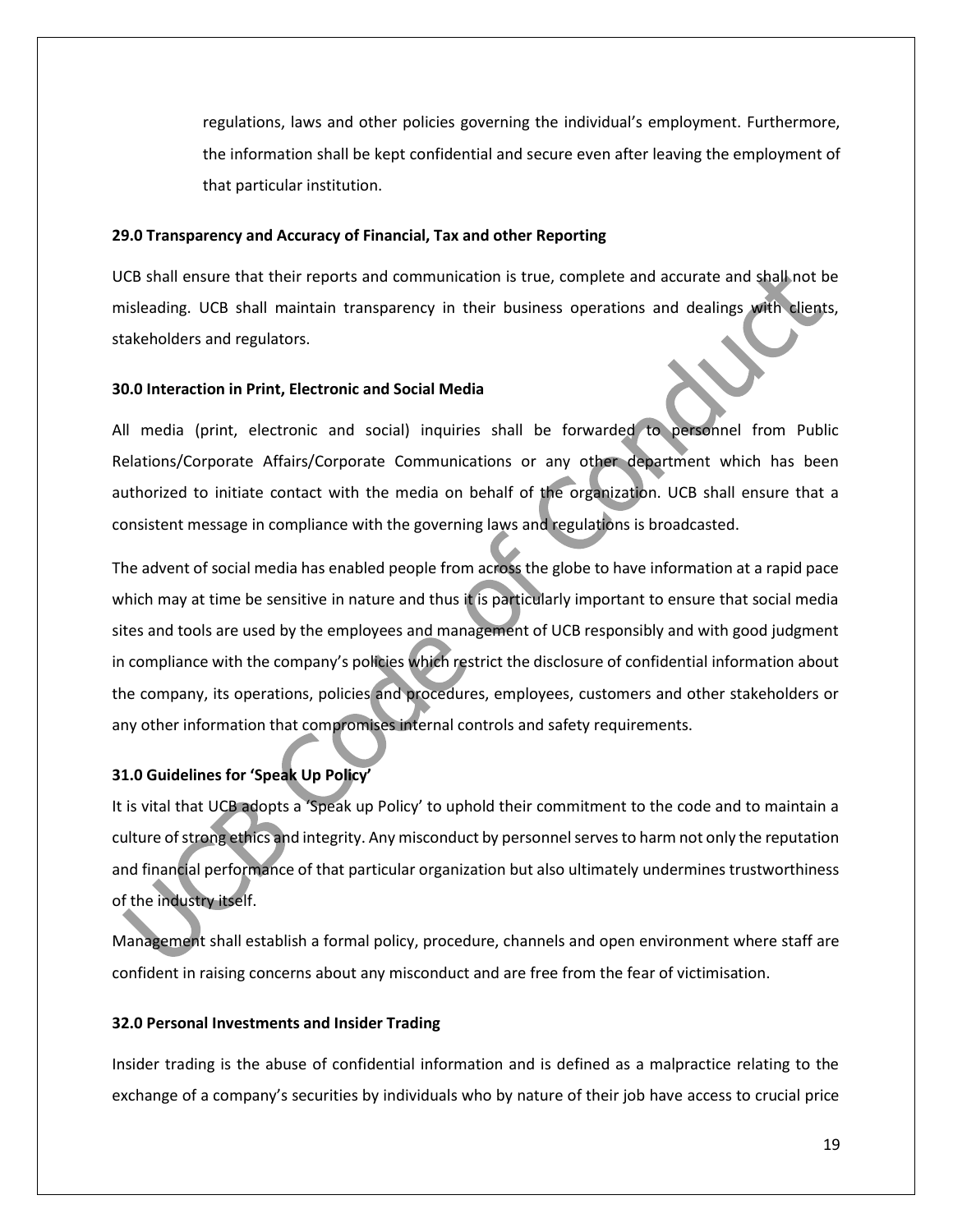sensitive information which is otherwise non-public in nature and thus this gives them a competitive advantage over other investors and undermines the credibility of the financial system. As such, employees and other representatives of UCB are prohibited from partaking in trading of publicly traded securities (including the securities of their place of employment) for personal gain (or for the gain of the members of their household) if they possess material non-public information about the security or the issuer. It is to be noted that insider trading also encompasses giving 'tips' to another person, encouraging anyone else to deal or dealing on behalf of anyone else based on other non-public 'inside' information. Furthermore, employees and other representatives of UCB shall not make any personal investment in an enterprise (including in a public or private company that does business transactions or is a supplier or competitor of their place of employment) if the result of this investment affects or appears to affect his/her ability to make any unbiased business decisions in favor of his/her employment as thus resulting in a conflict of interest.

#### **33.0 Arranging Seminar / Workshop / Training**

UCB shall organize and sponsor seminars/workshops/debates and discussions in order to promote ethics, integrity and compliance standards within the organization in specific and the financial services industry in general.

## **34.0 Automation / Digitalization of Business Process**

In today's business environment, advancements in technology and administrative functions are increasingly leading to the automation and digitalization of business processes. UCB shall take necessary steps to ensure that any such advancement does not compromise the integrity of information security and that the guiding principles of the Code of conduct are duly complied with.

#### **35.0 Employee Conduct outside the Office Premises**

Employees and representatives of UCB shall realize that their conduct outside the workplace reflect on their place of employment and thus shall take necessary actions to ensure that the above mentioned service conduct must encompass outside workplace activities as well so that behavior/actions do not compromise the business interests, safety and security or confidentiality of their place of employment. As such, employees shall exercise caution while interacting with outside entities so as to not be perceived negatively by the media, society or the communities in which they operate. Moreover, affiliations with certain entities which may result in conflict of interest or disclosure of confidential information are to be strictly avoided.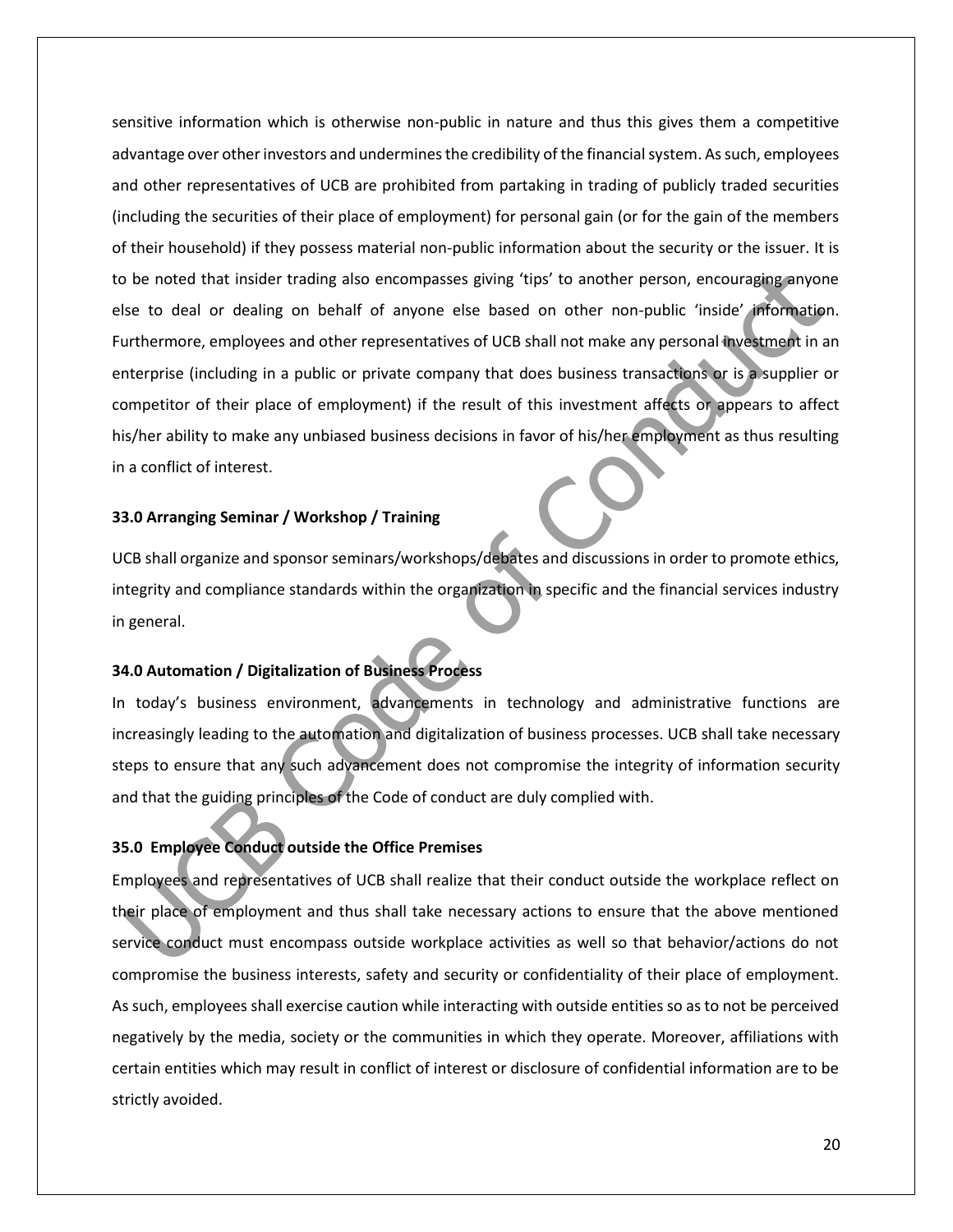#### **36.0 Grooming, Etiquette and Compliance with the Dress Code**

UCB shall ensure an official grooming standard which is suitable to the culture and values of Bangladesh. For relationship managers and other front office personnel (or sometimes even back office personnel) it is important to realize that he/she is often the first point of contact for any customer and as such his/her conduct, grooming, etiquette, proficiency and overall service quality will reflect on their place of employment. It is therefore important not only to make a great first impression, but also to continue to repeat such behavior throughout all interactions with the customers.

#### **37.0 Post-Employment Activities and Responsibilities**

It is probable that during the course of their employment staff members and other representatives of UCB may be privy to sensitive information about the company, customers and other stakeholders and business processes which can be confidential in nature and also of proprietary nature for the particular organization. As per the Code of conduct (as well as the exit clauses of their employment contracts) employees shall act with highest standard of integrity and refrain from divulging such information.

#### **38.0 Responsibilities of Ethics Committee to Uphold the Code of conduct**

- i. This policy has been developed in line with guideline of Bangladesh Bank. The Board of Directors as well as the management of the organization shall be responsible for proper implementation of this Code of Conduct & Ethics policy.
- ii. The members of the Ethics Committee of UCB in their corporate capacity have a responsibility to promote the code of conduct effectively and lead by example in embedding the code in their everyday work. Any instance of breach of code of conduct shall be dealt with appropriate disciplinary procedure. Ethics committee shall have an annual work plan and periodically monitor their progress against the work plan.

## **39.0 Recognition & Award**

UCB shall have reward programs that take into account not only the performance of the employee but also the way how the performance was achieved. Rewards system should be designed in a way which encourages compliance to code of conduct and highest level of integrity. Ethics Committee of UCB under the guidance of MD/CEO shall develop the reward policy for the bank.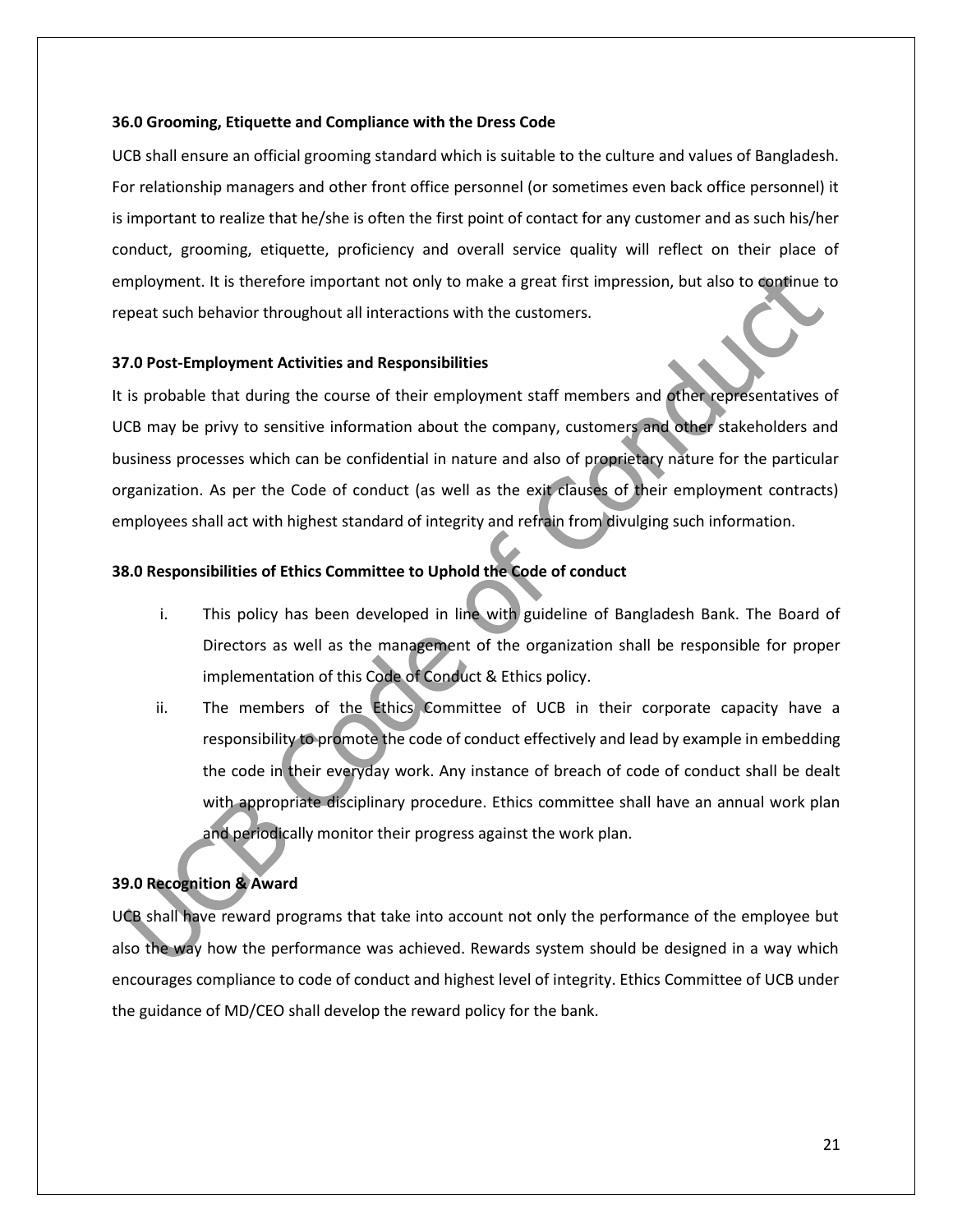#### **40.0 Disciplinary Procedures and Actions**

UCB shall have a laid down disciplinary procedure which is in compliance with local laws and ensures fair treatment to employees. This shall ensure that employee's disciplinary matters are judged fairly, transparently, consistently and proportionately, using appropriate processes and achieving fair outcomes. Any disciplinary actions undertaken shall take into account on the basis of gravity of the misconduct, previous records (if any) and any other extenuating or aggravating circumstances which may exist.

#### **41.0 Compliance with the Code of Conduct**

- i. All new employees joining in UCB as well as all existing employees must have commitment to the code of conduct and duly sign a statement of compliance attesting the same.
- ii. At all times every employee shall act in a professional and ethical manner and uphold the highest standards of honesty, trust, fairness, integrity and diligence:
	- a. Consider and value the risks and implications of each employee's actions, make them accountable for works to be performed, and for the impact their actions may have on others;
	- b. Comply with all current regulatory and legal requirements, and endeavor to follow best industry practice;
	- c. Keep scope to adopt/incorporate with future changes in this code of conduct and in or any part/paragraph/point of this code of conduct;
	- d. Make information reliable and appropriate, and use them with confidentiality and sensitivity;
	- e. Be alert to and manage potential conflicts of interest which may arise whilst performing their role, motivate them not act for personal gain or advantage;
	- Treat all customers, colleagues and counterparties with respect and take responsibility for the advice and services provided to them;
	- g. Senior staffs should lead by example and act as positive role models to others; and
	- h. Continuously develop and maintain technical and professional skill and knowledge and competence of the work force; and
	- i. Uphold the name and reputation of UCB and the profession.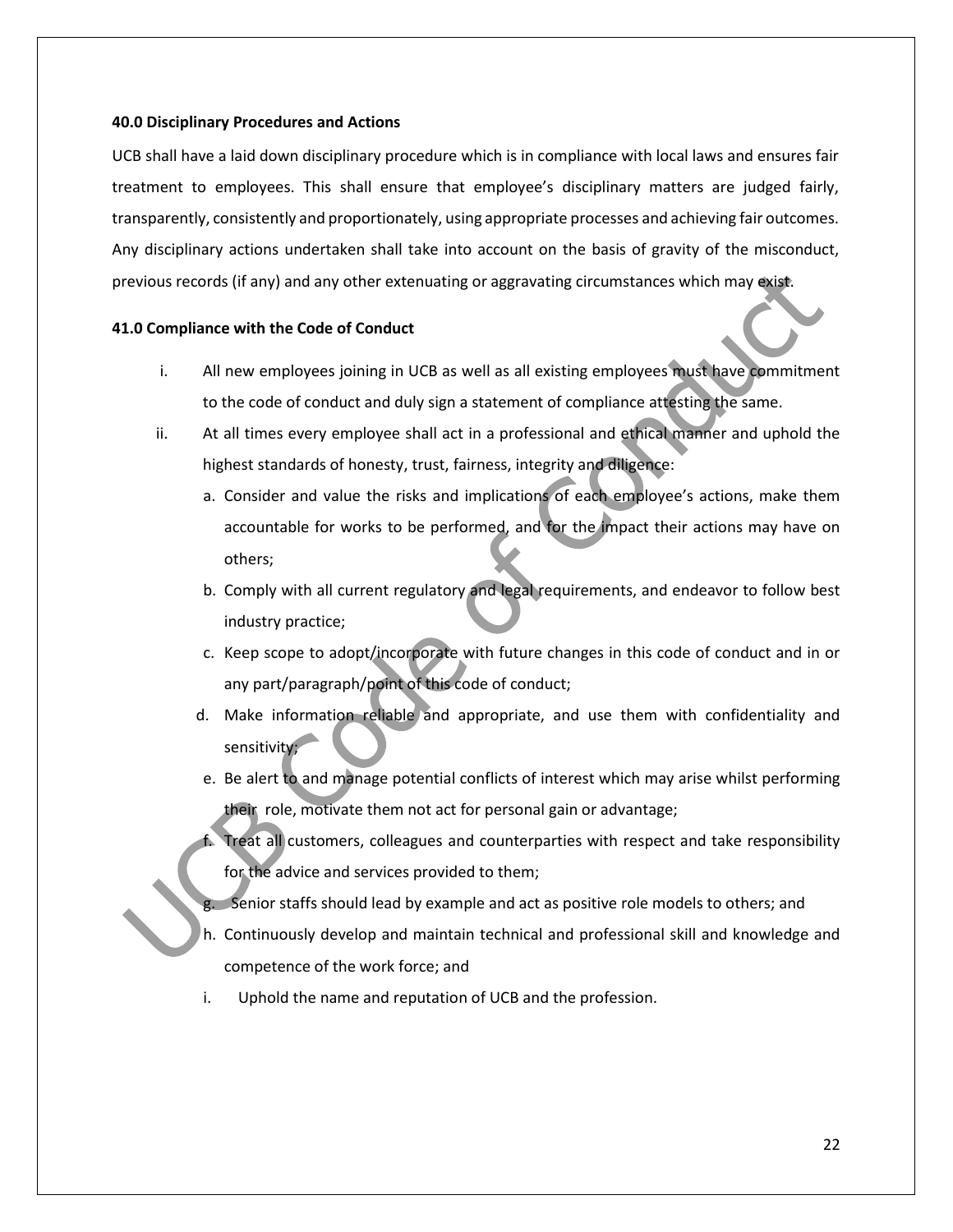## **42.0 Amendments or Modifications to and Dissemination of the Code of Conduct**

UCB preserves all right and authority to amend or modify or waive this code of conduct entirely or partially as and when deems necessary

**<><><><><><><><><>**